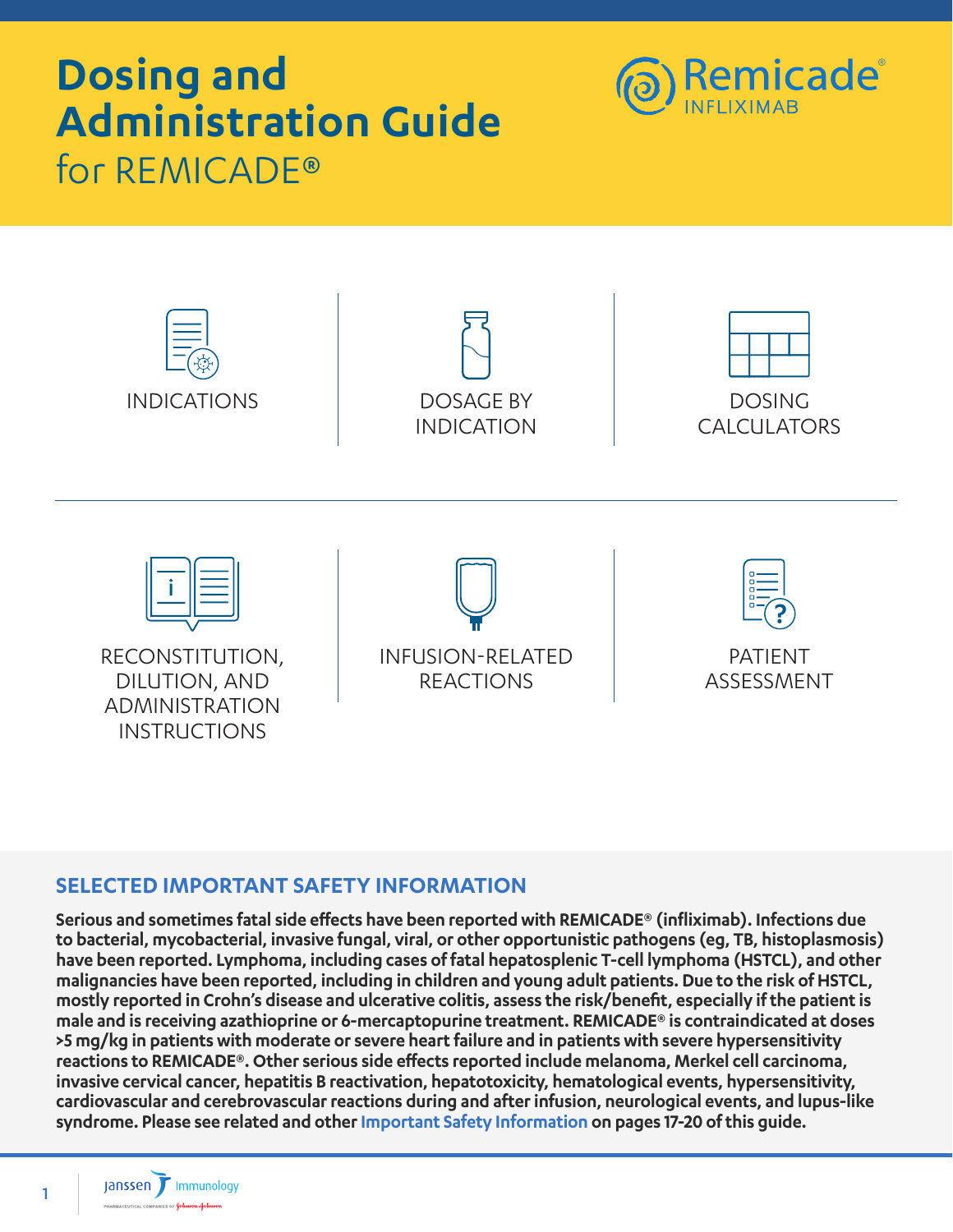### <span id="page-1-0"></span>Indications



### **Crohn's Disease**

REMICADE® is indicated for

- reducing signs and symptoms and inducing and maintaining clinical remission in adult patients with moderately to severely active Crohn's disease (CD) who have had an inadequate response to conventional therapy.
- reducing the number of draining enterocutaneous and rectovaginal fistulas and maintaining fistula closure in adult patients with fistulizing CD.

#### **Pediatric Crohn's Disease**

REMICADE® is indicated for reducing signs and symptoms and inducing and maintaining clinical remission in pediatric patients 6 years of age and older with moderately to severely active CD who have had an inadequate response to conventional therapy.

#### **Ulcerative Colitis**

REMICADE® is indicated for reducing signs and symptoms, inducing and maintaining clinical remission and mucosal healing, and eliminating corticosteroid use in adult patients with moderately to severely active ulcerative colitis (UC) who have had an inadequate response to conventional therapy.

#### **Pediatric Ulcerative Colitis**

REMICADE® is indicated for reducing signs and symptoms and inducing and maintaining clinical remission in pediatric patients 6 years of age and older with moderately to severely active UC who have had an inadequate response to conventional therapy.

#### **Rheumatoid Arthritis**

REMICADE®, in combination with methotrexate, is indicated for reducing signs and symptoms, inhibiting the progression of structural damage, and improving physical function in adult patients with moderately to severely active rheumatoid arthritis (RA).

#### **Ankylosing Spondylitis**

REMICADE® is indicated for reducing signs and symptoms in adult patients with active ankylosing spondylitis (AS).

#### **Psoriatic Arthritis**

REMICADE® is indicated for reducing signs and symptoms of active arthritis, inhibiting the progression of structural damage, and improving physical function in adult patients with psoriatic arthritis (PsA).

#### **Plaque Psoriasis**

REMICADE® is indicated for treatment of adult patients with chronic severe (i.e., extensive and/or disabling) plaque psoriasis (Ps) who are candidates for systemic therapy and when other systemic therapies are medically less appropriate. REMICADE® should only be administered to patients who will be closely monitored and have regular follow-up visits with a physician.

### **SELECTED IMPORTANT SAFETY INFORMATION**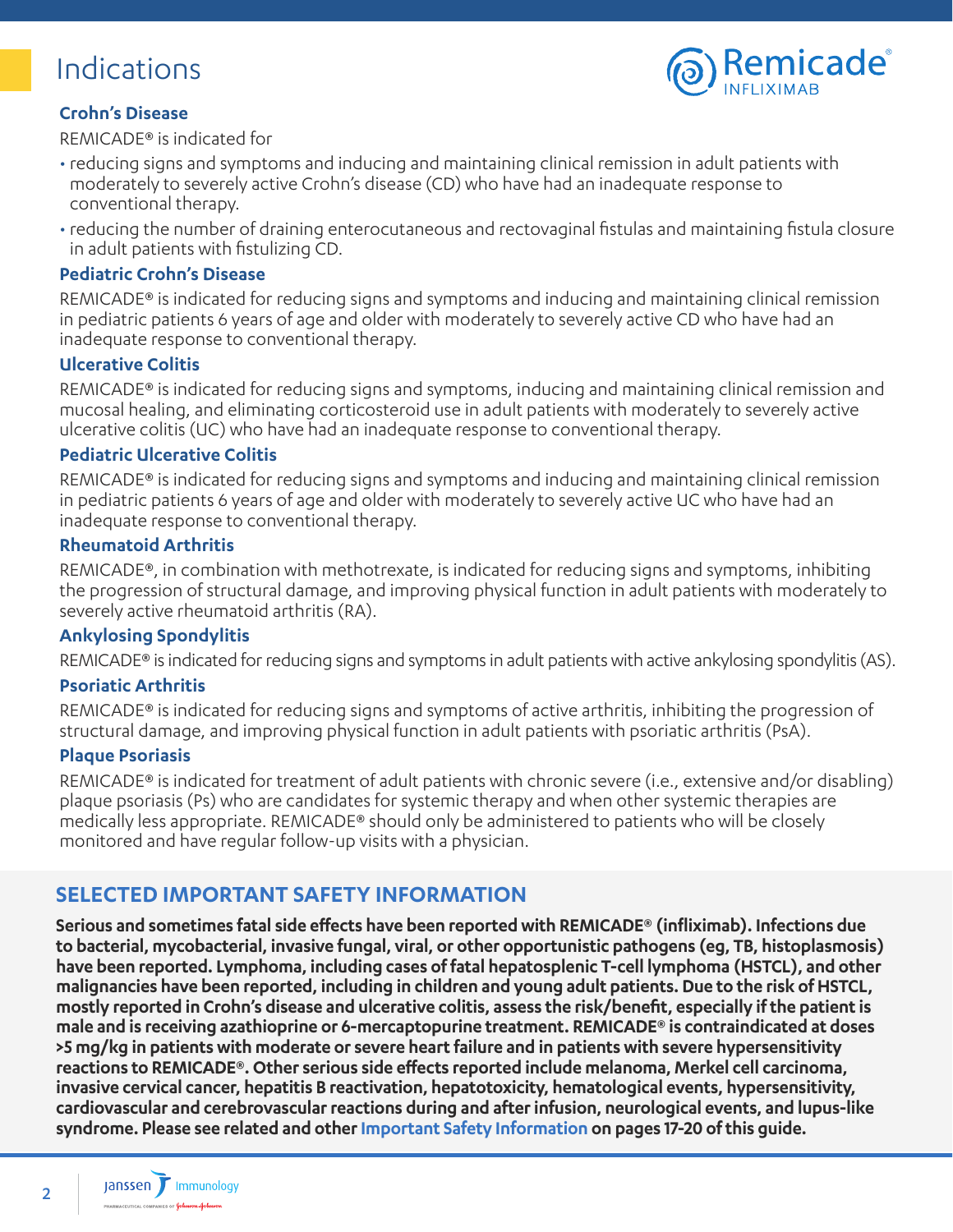### <span id="page-2-0"></span>Recommended Dosing<sup>1</sup>



### **Adult Crohn's Disease**

REMICADE® is administered by intravenous (IV) infusion for at least 2 hours. Infusions occur every 8 weeks after 3 induction doses.

FOLLOWED BY



**INDUCTION DOSING** 5 mg/kg IV given at 0, 2, and 6 weeks as an induction regimen



#### **MAINTENANCE DOSING**\*

5 mg/kg IV given every 8 weeks thereafter as a maintenance regimen

\*If response is lost, consider treatment with 10 mg/kg every 8 weeks. Patients who do not respond by Week 14 are unlikely to respond with continued dosing and consideration should be given to discontinuing treatment.

### **Pediatric Crohn's Disease (6 years of age and older)**

REMICADE® is administered by IV infusion for at least 2 hours. Infusions occur every 8 weeks after 3 induction doses.

FOLLOWED BY



### **INDUCTION DOSING**

5 mg/kg IV given at 0, 2, and 6 weeks as an induction regimen



### **MAINTENANCE DOSING** 5 mg/kg IV given every 8 weeks

thereafter as a maintenance regimen

### **SELECTED IMPORTANT SAFETY INFORMATION**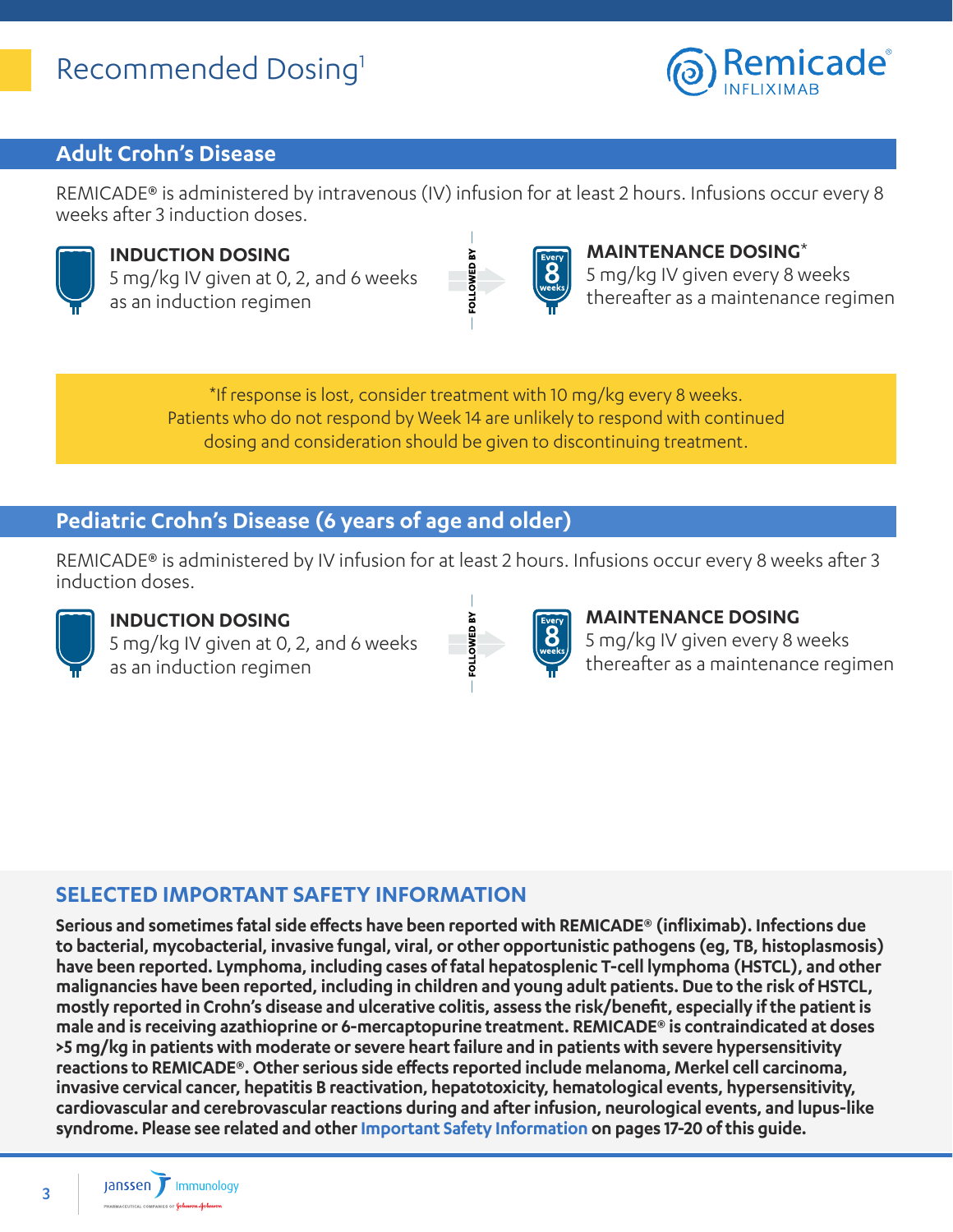### Recommended Dosing<sup>1</sup> (cont)



### **Adult Ulcerative Colitis**

REMICADE® is administered by IV infusion for at least 2 hours. Infusions occur every 8 weeks after 3 induction doses.

OWED BY



**INDUCTION DOSING** 5 mg/kg IV given at 0, 2, and 6 weeks

as an induction regimen



#### **MAINTENANCE DOSING**

5 mg/kg IV given every 8 weeks thereafter as a maintenance regimen

### **Pediatric Ulcerative Colitis (6 years of age and older)**

REMICADE® is administered by IV infusion for at least 2 hours. Infusions occur every 8 weeks after 3 induction doses.



### **INDUCTION DOSING**

5 mg/kg IV given at 0, 2, and 6 weeks as an induction regimen



### **MAINTENANCE DOSING**

5 mg/kg IV given every 8 weeks thereafter as a maintenance regimen

### **Rheumatoid Arthritis**

REMICADE® is administered by IV infusion for at least 2 hours. Infusions occur every 8 weeks after 3 induction doses.

**VS G3MO** 



### **INDUCTION DOSING**

3 mg/kg IV given at 0, 2, and 6 weeks as an induction regimen



### **MAINTENANCE DOSING\***

3 mg/kg IV given every 8 weeks thereafter as a maintenance regimen

REMICADE® should be given in combination with methotrexate.

\*If the response is incomplete, consider adjusting the dosage up to 10 mg/kg IV every 8 weeks or treating as often as every 4 weeks. Note that risk of serious infections is increased at higher doses per infusion or more frequent dosing.

### **SELECTED IMPORTANT SAFETY INFORMATION**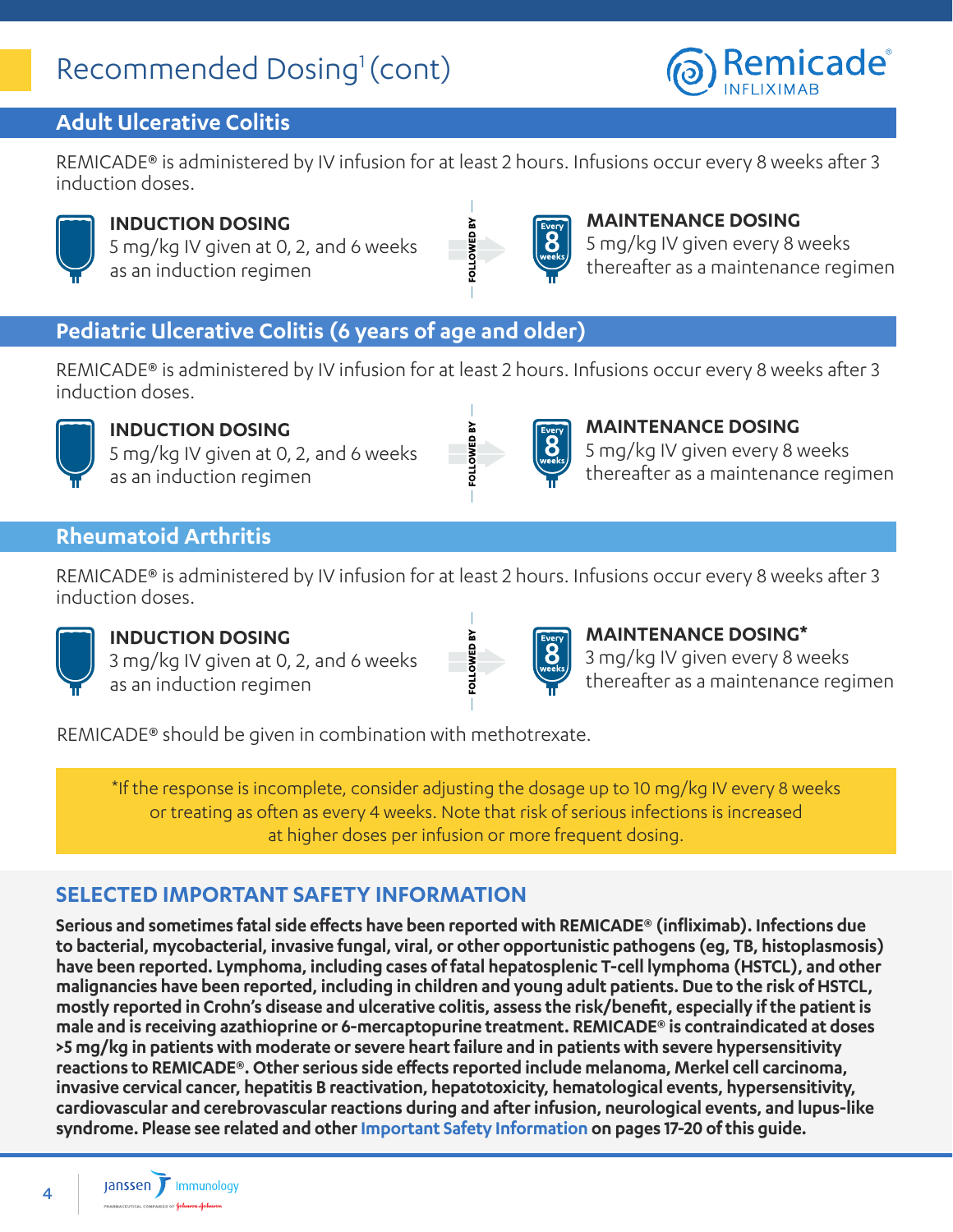## Recommended Dosing<sup>1</sup> (cont)



### **Ankylosing Spondylitis**

REMICADE® is administered by IV infusion for at least 2 hours. Infusions occur every 6 weeks after 3 induction doses.

**SOLLOWED BY** 



### **INDUCTION DOSING**

5 mg/kg IV given at 0, 2, and 6 weeks as an induction regimen



### **MAINTENANCE DOSING**

5 mg/kg IV given every 6 weeks thereafter as a maintenance regimen

### **Psoriatic Arthritis**

REMICADE® is administered by IV infusion for at least 2 hours. Infusions occur every 8 weeks after 3 induction doses.

**OLLOWED BY** 



### **INDUCTION DOSING**

5 mg/kg IV given at 0, 2, and 6 weeks as an induction regimen



**MAINTENANCE DOSING** 5 mg/kg IV given every 8 weeks thereafter as a maintenance regimen

REMICADE® can be used with or without methotrexate in patients with PsA.

### **Plaque Psoriasis**

REMICADE® is administered by IV infusion for at least 2 hours. Infusions occur every 8 weeks after 3 induction doses.



### **INDUCTION DOSING**

5 mg/kg IV given at 0, 2, and 6 weeks as an induction regimen



**MAINTENANCE DOSING** 5 mg/kg IV given every 8 weeks thereafter as a maintenance regimen

### **SELECTED IMPORTANT SAFETY INFORMATION**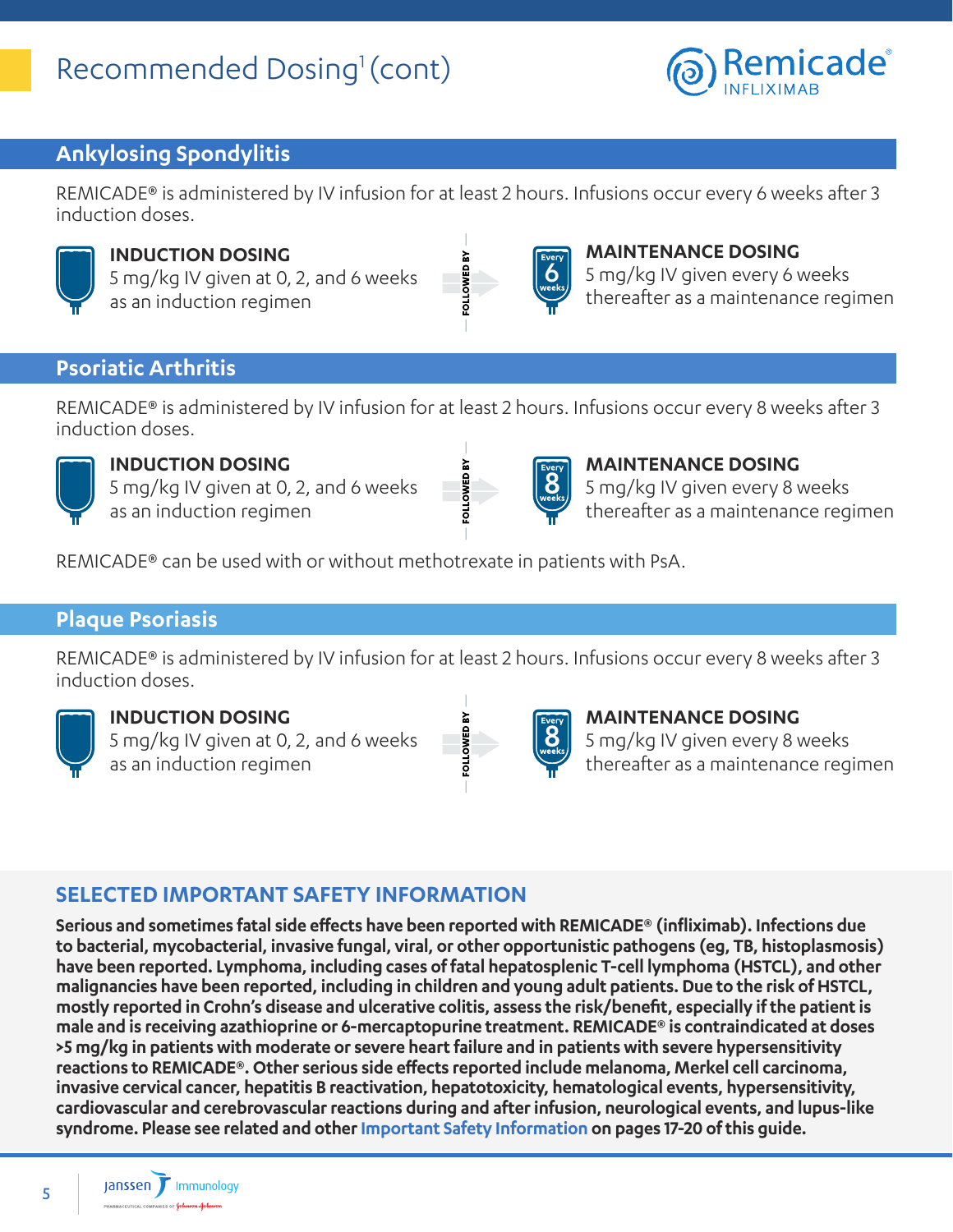### <span id="page-5-0"></span>Dosing Calculator for **Adult Patients**



|                           |                           |                                                     | 3 mg/kg $^{1,2}$                                                 | For patients with rheumatoid arthritis                                     | 4 mg/kg $^{1,2}$<br>For patients with rheumatoid arthritis |                                                           |                                                                            |
|---------------------------|---------------------------|-----------------------------------------------------|------------------------------------------------------------------|----------------------------------------------------------------------------|------------------------------------------------------------|-----------------------------------------------------------|----------------------------------------------------------------------------|
| Patient<br>Weight<br>(Ib) | Patient<br>Weight<br>(kg) | <b>Total</b><br>Dose of<br><b>REMICADE®</b><br>(mg) | Number of<br><b>REMICADE®</b><br><b>Vials</b><br><b>Required</b> | Volume<br>Reconstituted<br><b>REMICADE®</b><br>to Be<br>Withdrawn<br>(mL)* | Total<br>Dose of<br><b>REMICADE®</b><br>(mg)               | Number of<br><b>REMICADE®</b><br><b>Vials</b><br>Required | Volume<br>Reconstituted<br><b>REMICADE®</b><br>to Be<br>Withdrawn<br>(mL)* |
| 95                        | 43                        | 129                                                 | $\overline{2}$                                                   | 12.9                                                                       | 172                                                        | $\overline{2}$                                            | 17.2                                                                       |
| 100                       | 45                        | 135                                                 | $\overline{2}$                                                   | 13.5                                                                       | 180                                                        | $\overline{2}$                                            | 18.0                                                                       |
| 105                       | 48                        | 144                                                 | $\overline{2}$                                                   | 14.4                                                                       | 192                                                        | $\overline{2}$                                            | 19.2                                                                       |
| 110                       | 50                        | 150                                                 | $\overline{2}$                                                   | 15.0                                                                       | 200                                                        | $\overline{2}$                                            | 20.0                                                                       |
| 115                       | 52                        | 156                                                 | $\overline{2}$                                                   | 15.6                                                                       | 208                                                        | 3                                                         | 20.8                                                                       |
| 120                       | 55                        | 165                                                 | $\overline{2}$                                                   | 16.5                                                                       | 220                                                        | 3                                                         | 22.0                                                                       |
| 125                       | 57                        | 171                                                 | $\overline{2}$                                                   | 17.1                                                                       | 228                                                        | $\overline{3}$                                            | 22.8                                                                       |
| 130                       | 59                        | 177                                                 | $\overline{2}$                                                   | 17.7                                                                       | 236                                                        | 3                                                         | 23.6                                                                       |
| 135                       | 61                        | 183                                                 | $\overline{2}$                                                   | 18.3                                                                       | 244                                                        | 3                                                         | 24.4                                                                       |
| 140                       | 64                        | 192                                                 | $\overline{2}$                                                   | 19.2                                                                       | 256                                                        | $\overline{3}$                                            | 25.6                                                                       |
| 145                       | 66                        | 198                                                 | $\overline{2}$                                                   | 19.8                                                                       | 264                                                        | 3                                                         | 26.4                                                                       |
| 150                       | 68                        | 204                                                 | 3                                                                | 20.4                                                                       | 272                                                        | 3                                                         | 27.2                                                                       |
| 155                       | 70                        | 210                                                 | 3                                                                | 21.0                                                                       | 280                                                        | 3                                                         | 28.0                                                                       |
| 160                       | 73                        | 219                                                 | 3                                                                | 21.9                                                                       | 292                                                        | $\overline{3}$                                            | 29.2                                                                       |
| 165                       | 75                        | 225                                                 | $\overline{3}$                                                   | 22.5                                                                       | 300                                                        | 3                                                         | 30.0                                                                       |
| 170                       | 77                        | 231                                                 | 3                                                                | 23.1                                                                       | 308                                                        | $\overline{4}$                                            | 30.8                                                                       |
| 175                       | 80                        | 240                                                 | 3                                                                | 24.0                                                                       | 320                                                        | $\overline{4}$                                            | 32.0                                                                       |
| 180                       | 82                        | 246                                                 | 3                                                                | 24.6                                                                       | 328                                                        | 4                                                         | 32.8                                                                       |
| 185                       | 84                        | 252                                                 | 3                                                                | 25.2                                                                       | 336                                                        | $\overline{\mathbf{4}}$                                   | 33.6                                                                       |
| 190                       | 86                        | 258                                                 | 3                                                                | 25.8                                                                       | 344                                                        | 4                                                         | 34.4                                                                       |
| 195                       | 89                        | 267                                                 | 3                                                                | 26.7                                                                       | 356                                                        | $\overline{\mathbf{4}}$                                   | 35.6                                                                       |
| 200                       | 91                        | 273                                                 | $\overline{3}$                                                   | 27.3                                                                       | 364                                                        | $\overline{4}$                                            | 36.4                                                                       |
| 205                       | 93                        | 279                                                 | 3                                                                | 27.9                                                                       | 372                                                        | $\overline{4}$                                            | 37.2                                                                       |
| 210                       | 95                        | 285                                                 | 3                                                                | 28.5                                                                       | 380                                                        | $\overline{4}$                                            | 38.0                                                                       |
| 215                       | 98                        | 294                                                 | 3                                                                | 29.4                                                                       | 392                                                        | $\overline{4}$                                            | 39.2                                                                       |
| 220                       | 100                       | 300                                                 | 3                                                                | 30.0                                                                       | 400                                                        | 4                                                         | 40.0                                                                       |
| 225                       | 102                       | 306                                                 | $\overline{\mathbf{r}}$                                          | 30.6                                                                       | 408                                                        | 5                                                         | 40.8                                                                       |
| 230                       | 105                       | 315                                                 | 4                                                                | 31.5                                                                       | 420                                                        | 5                                                         | 42.0                                                                       |
| 235                       | 107                       | 321                                                 | 4                                                                | 32.1                                                                       | 428                                                        | 5                                                         | 42.8                                                                       |
| 240                       | 109                       | 327                                                 | $\overline{\mathbf{4}}$                                          | 32.7                                                                       | 436                                                        | 5                                                         | 43.6                                                                       |
| 245                       | 111                       | 333                                                 | $\overline{\mathbf{4}}$                                          | 33.3                                                                       | 444                                                        | 5                                                         | 44.4                                                                       |
| 250                       | 114                       | 342                                                 | $\overline{4}$                                                   | 34.2                                                                       | 456                                                        | 5                                                         | 45.6                                                                       |
| 255                       | 116                       | 348                                                 | 4                                                                | 34.8                                                                       | 464                                                        | 5                                                         | 46.4                                                                       |
| 260                       | 118                       | 354                                                 | 4                                                                | 35.4                                                                       | 472                                                        | 5                                                         | 47.2                                                                       |
| 265                       | 120                       | 360                                                 | $\overline{\mathbf{4}}$                                          | 36.0                                                                       | 480                                                        | 5                                                         | 48.0                                                                       |
| 270                       | 123                       | 369                                                 | 4                                                                | 36.9                                                                       | 492                                                        | 5                                                         | 49.2                                                                       |
| 275                       | 125                       | 375                                                 | $\overline{\mathbf{4}}$                                          | 37.5                                                                       | 500                                                        | 5                                                         | 50.0                                                                       |
| 280                       | 127                       | 381                                                 | $\overline{\mathbf{4}}$                                          | 38.1                                                                       | 508                                                        | $\boldsymbol{6}$                                          | 50.8                                                                       |
| 285                       | 130                       | 390                                                 | $\overline{\mathbf{4}}$                                          | 39.0                                                                       | 520                                                        | $\boldsymbol{6}$                                          | 52.0                                                                       |
| 290                       | 132                       | 396                                                 | $\overline{\mathbf{4}}$                                          | 39.6                                                                       | 528                                                        | 6                                                         | 52.8                                                                       |
| 295                       | 134                       | 402                                                 | 5                                                                | 40.2                                                                       | 536                                                        | $\boldsymbol{6}$                                          | 53.6                                                                       |
| 300                       | 136                       | 408                                                 | 5                                                                | 40.8                                                                       | 544                                                        | 6                                                         | 54.4                                                                       |

Calculate the dose, total volume of reconstituted REMICADE® solution required, and the number of REMICADE® vials needed.<sup>1</sup>

Prior to reconstitution and use, vials of REMICADE® must be stored in a refrigerator at a temperature between 2°C to 8°C (36°F to 46°F).<sup>1</sup>

If needed, unopened REMICADE® vials may be stored at room temperature up to a maximum of 30°C (86°F) for a single period of up to 6 months but not exceeding the original expiration date. The new expiration date must be written in the space provided on the carton. Once removed from the refrigerator, REMICADE® cannot be returned to the refrigerator.<sup>1</sup>

The infusion of REMICADE® should begin within 3 hours of reconstitution and dilution.<sup>1</sup>

Prior to initiating REMICADE®, bring pediatric and adult patients up to date with all vaccinations. Live vaccines or therapeutic infectious agents should not be given with REMICADE®. At least a 6-month waiting period following birth is recommended before the administration of live vaccines to infants exposed *in utero* to infliximab.<sup>1</sup>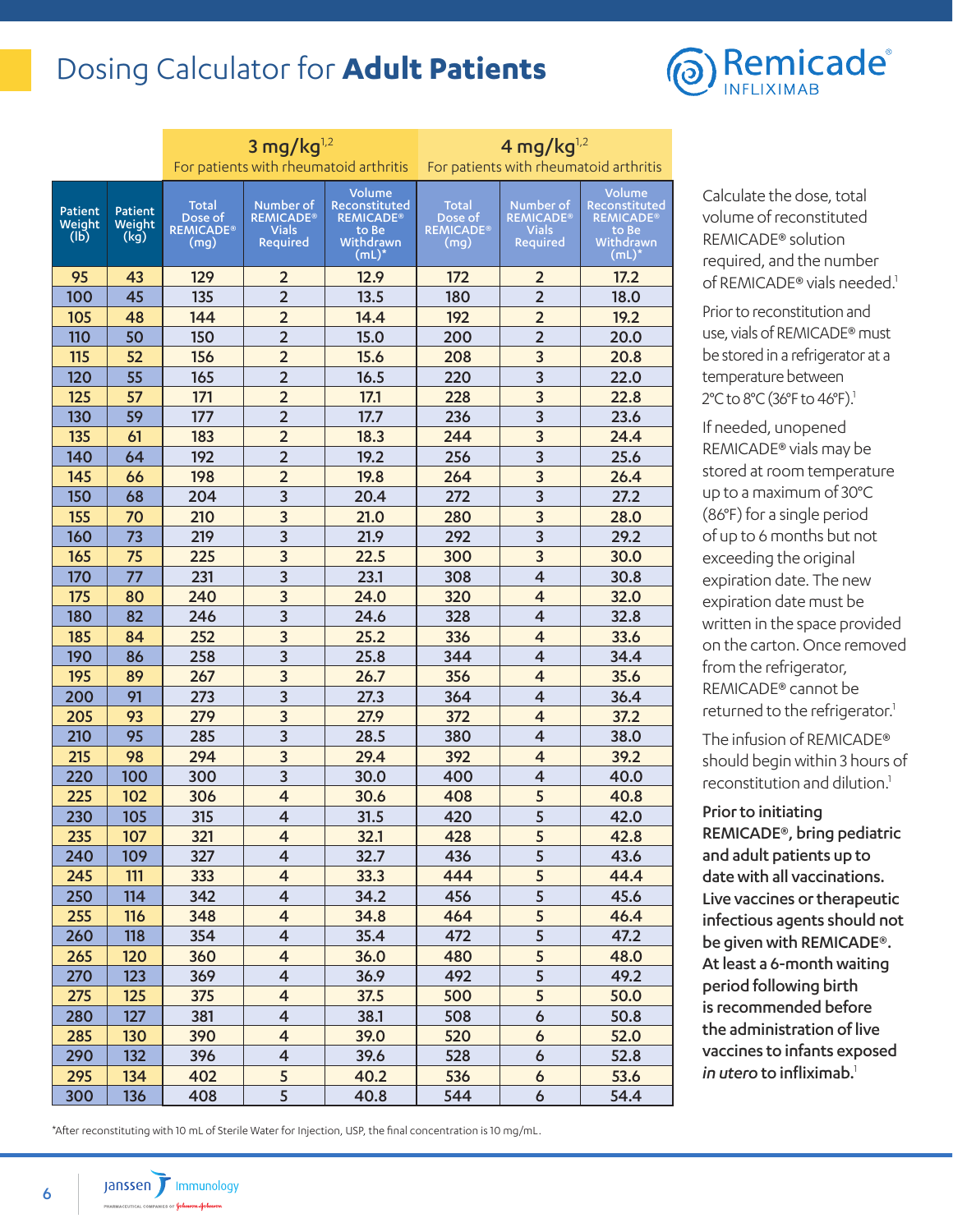### Dosing Calculator for **Adult Patients** (cont)



|                           |                           |                                                     | 5 mg/kg $^{1,2}$                                                     |                                                                                       | 6 mg/kg $^{1,2}$<br>For patients with rheumatoid arthritis |                                                           |                                                                            |
|---------------------------|---------------------------|-----------------------------------------------------|----------------------------------------------------------------------|---------------------------------------------------------------------------------------|------------------------------------------------------------|-----------------------------------------------------------|----------------------------------------------------------------------------|
| Patient<br>Weight<br>(Ib) | Patient<br>Weight<br>(kg) | <b>Total</b><br>Dose of<br><b>REMICADE®</b><br>(mg) | Number of<br><b>REMICADE<sup>®</sup></b><br><b>Vials</b><br>Required | Volume<br>Reconstituted<br><b>REMICADE<sup>®</sup></b><br>to Be<br>Withdrawn<br>(mL)* | Total<br>Dose of<br><b>REMICADE®</b><br>(mg)               | Number of<br><b>REMICADE®</b><br><b>Vials</b><br>Required | Volume<br>Reconstituted<br><b>REMICADE®</b><br>to Be<br>Withdrawn<br>(mL)* |
| 95                        | 43                        | 215                                                 | 3                                                                    | 21.5                                                                                  | 258                                                        | 3                                                         | 25.8                                                                       |
| 100                       | 45                        | 225                                                 | 3                                                                    | 22.5                                                                                  | 270                                                        | 3                                                         | 27.0                                                                       |
| 105                       | 48                        | 240                                                 | 3                                                                    | 24.0                                                                                  | 288                                                        | 3                                                         | 28.8                                                                       |
| 110                       | 50                        | 250                                                 | 3                                                                    | 25.0                                                                                  | 300                                                        | 3                                                         | 30.0                                                                       |
| 115                       | 52                        | 260                                                 | 3                                                                    | 26.0                                                                                  | 312                                                        | $\overline{4}$                                            | 31.2                                                                       |
| 120                       | 55                        | 275                                                 | $\overline{3}$                                                       | 27.5                                                                                  | 330                                                        | 4                                                         | 33.0                                                                       |
| 125                       | 57                        | 285                                                 | $\overline{3}$                                                       | 28.5                                                                                  | 342                                                        | 4                                                         | 34.2                                                                       |
| 130                       | 59                        | 295                                                 | 3                                                                    | 29.5                                                                                  | 354                                                        | 4                                                         | 35.4                                                                       |
| 135                       | 61                        | 305                                                 | $\overline{4}$                                                       | 30.5                                                                                  | 366                                                        | $\overline{\mathbf{4}}$                                   | 36.6                                                                       |
| 140                       | 64                        | 320                                                 | 4                                                                    | 32.0                                                                                  | 384                                                        | $\overline{4}$                                            | 38.4                                                                       |
| 145                       | 66                        | 330                                                 | $\overline{4}$                                                       | 33.0                                                                                  | 396                                                        | $\overline{4}$                                            | 39.6                                                                       |
| 150                       | 68                        | 340                                                 | 4                                                                    | 34.0                                                                                  | 408                                                        | 5                                                         | 40.8                                                                       |
| 155                       | 70                        | 350                                                 | $\overline{4}$                                                       | 35.0                                                                                  | 420                                                        | 5                                                         | 42.0                                                                       |
| 160                       | 73                        | 365                                                 | 4                                                                    | 36.5                                                                                  | 438                                                        | 5                                                         | 43.8                                                                       |
| 165                       | 75                        | 375                                                 | $\overline{4}$                                                       | 37.5                                                                                  | 450                                                        | 5                                                         | 45.0                                                                       |
| 170                       | 77                        | 385                                                 | 4                                                                    | 38.5                                                                                  | 462                                                        | 5                                                         | 46.2                                                                       |
| 175                       | 80                        | 400                                                 | $\overline{4}$                                                       | 40.0                                                                                  | 480                                                        | 5                                                         | 48.0                                                                       |
| 180                       | 82                        | 410                                                 | 5                                                                    | 41.0                                                                                  | 492                                                        | 5                                                         | 49.2                                                                       |
| 185                       | 84                        | 420                                                 | 5                                                                    | 42.0                                                                                  | 504                                                        | 6                                                         | 50.4                                                                       |
| 190                       | 86                        | 430                                                 | 5                                                                    | 43.0                                                                                  | 516                                                        | 6                                                         | 51.6                                                                       |
| 195                       | 89                        | 445                                                 | 5                                                                    | 44.5                                                                                  | 534                                                        | 6                                                         | 53.4                                                                       |
| 200                       | 91                        | 455                                                 | 5                                                                    | 45.5                                                                                  | 546                                                        | 6                                                         | 54.6                                                                       |
| 205                       | 93                        | 465                                                 | 5                                                                    | 46.5                                                                                  | 558                                                        | 6                                                         | 55.8                                                                       |
| 210                       | 95                        | 475                                                 | 5                                                                    | 47.5                                                                                  | 570                                                        | 6                                                         | 57.0                                                                       |
| 215                       | 98                        | 490                                                 | 5                                                                    | 49.0                                                                                  | 588                                                        | 6                                                         | 58.8                                                                       |
| 220                       | 100                       | 500                                                 | 5                                                                    | 50.0                                                                                  | 600                                                        | 6                                                         | 60.0                                                                       |
| 225                       | 102                       | 510                                                 | 6                                                                    | 51.0                                                                                  | 612                                                        | $\overline{7}$                                            | 61.2                                                                       |
| 230                       | 105                       | 525                                                 | 6                                                                    | 52.5                                                                                  | 630                                                        | $\overline{7}$                                            | 63.0                                                                       |
| 235                       | 107                       | 535                                                 | 6                                                                    | 53.5                                                                                  | 642                                                        | $\overline{7}$                                            | 64.2                                                                       |
| 240                       | 109                       | 545                                                 | 6                                                                    | 54.5                                                                                  | 654                                                        | $\overline{7}$                                            | 65.4                                                                       |
| 245                       | 111                       | 555                                                 | $\boldsymbol{6}$                                                     | 55.5                                                                                  | 666                                                        | $\overline{7}$                                            | 66.6                                                                       |
| 250                       | 114                       | 570                                                 | 6                                                                    | 57.0                                                                                  | 684                                                        | $\overline{7}$                                            | 68.4                                                                       |
| 255                       | 116                       | 580                                                 | 6                                                                    | 58.0                                                                                  | 696                                                        | $\overline{7}$                                            | 69.6                                                                       |
| 260                       | 118                       | 590                                                 | 6                                                                    | 59.0                                                                                  | 708                                                        | 8                                                         | 70.8                                                                       |
| 265                       | 120                       | 600                                                 | 6                                                                    | 60.0                                                                                  | 720                                                        | 8                                                         | 72.0                                                                       |
| 270                       | 123                       | 615                                                 | 7                                                                    | 61.5                                                                                  | 738                                                        | 8                                                         | 73.8                                                                       |
| 275                       | 125                       | 625                                                 | $\overline{7}$                                                       | 62.5                                                                                  | 750                                                        | 8                                                         | 75.0                                                                       |
| 280                       | 127                       | 635                                                 | $\overline{7}$                                                       | 63.5                                                                                  | 762                                                        | 8                                                         | 76.2                                                                       |
| 285                       | 130                       | 650                                                 | $\overline{7}$                                                       | 65.0                                                                                  | 780                                                        | 8                                                         | 78.0                                                                       |
| 290                       | 132                       | 660                                                 | $\overline{7}$                                                       | 66.0                                                                                  | 792                                                        | 8                                                         | 79.2                                                                       |
| 295                       | 134                       | 670                                                 | $\overline{7}$                                                       | 67.0                                                                                  | 804                                                        | 9                                                         | 80.4                                                                       |
| 300                       | 136                       | 680                                                 | $\overline{7}$                                                       | 68.0                                                                                  | 816                                                        | 9                                                         | 81.6                                                                       |

Calculate the dose, total volume of reconstituted REMICADE® solution required, and the number of REMICADE® vials needed.<sup>1</sup>

Prior to reconstitution and use, vials of REMICADE® must be stored in a refrigerator at a temperature between 2°C to 8°C (36°F to 46°F). 1

If needed, unopened REMICADE® vials may be stored at room temperature up to a maximum of 30°C (86°F) for a single period of up to 6 months but not exceeding the original expiration date. The new expiration date must be written in the space provided on the carton. Once removed from the refrigerator, REMICADE® cannot be returned to the refrigerator. Calculate the dose, total volume of reconstituted REMICADE® solution required, and the number of REMICADE® vials needed.<sup>1</sup>

The infusion of REMICADE® should begin within 3 hours of reconstitution and dilution.<sup>1</sup> Calculate the dose, total volume of reconstituted REMICADE® solution required, and the number of REMICADE® vials needed.<sup>1</sup>

Prior to initiating REMICADE®, bring pediatric and adult patients up to date with all vaccinations. Live vaccines or therapeutic infectious agents should not be given with REMICADE®. At least a 6-month waiting period following birth is recommended before the administration of live vaccines to infants exposed *in utero* to infliximab. Calculate the dose, total volume of reconstituted REMICADE® solution required, and the number of REMICADE® vials needed.<sup>1</sup>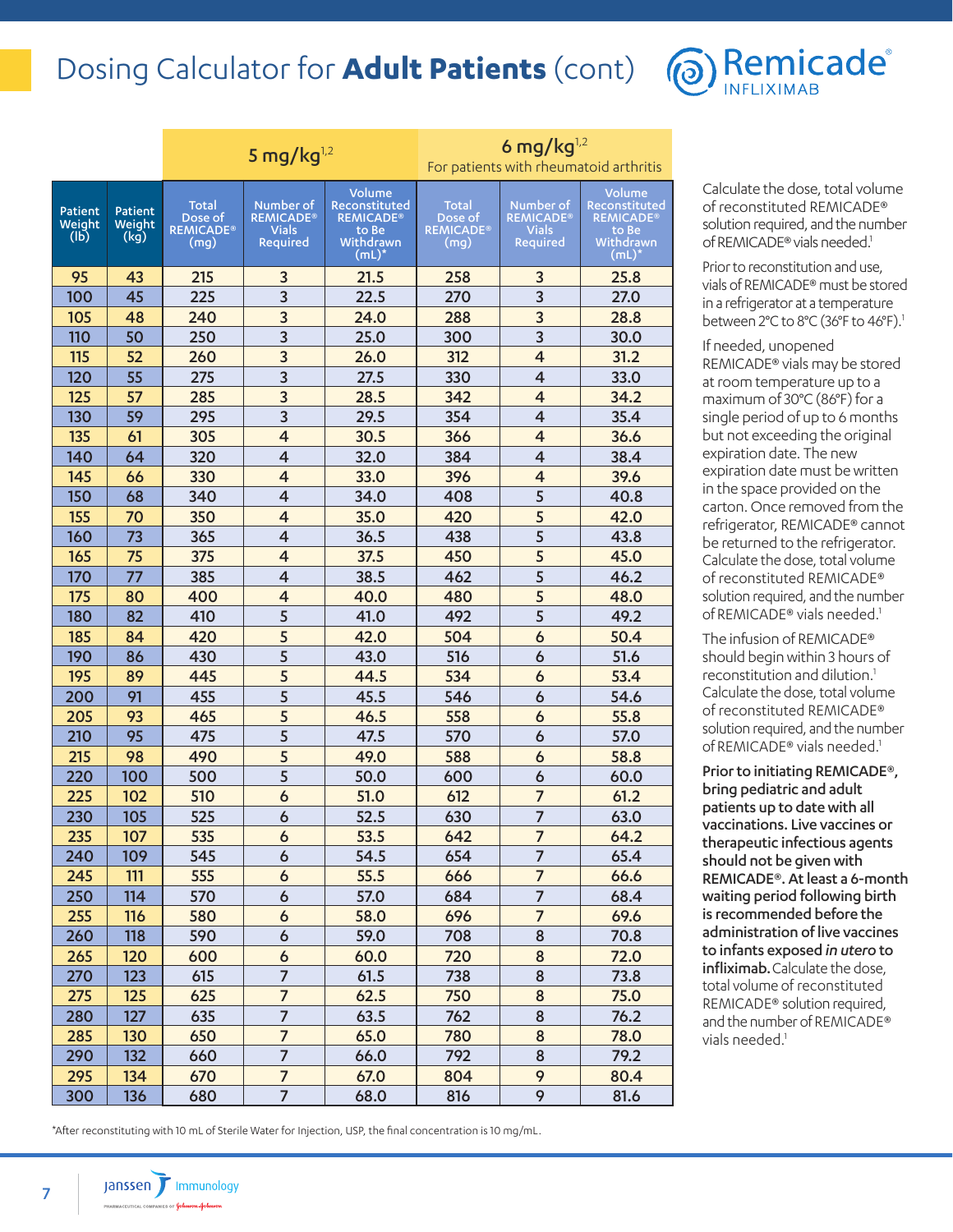### Dosing Calculator for **Adult Patients** (cont)



|                           |                           |                                              | 7 mg/kg $^{1,2}$                                          | For patients with rheumatoid arthritis                                     | 8 mg/kg $^{1,2}$<br>For patients with rheumatoid arthritis |                                                           |                                                                            |
|---------------------------|---------------------------|----------------------------------------------|-----------------------------------------------------------|----------------------------------------------------------------------------|------------------------------------------------------------|-----------------------------------------------------------|----------------------------------------------------------------------------|
| Patient<br>Weight<br>(Ib) | Patient<br>Weight<br>(kg) | Total<br>Dose of<br><b>REMICADE®</b><br>(mg) | Number of<br><b>REMICADE®</b><br><b>Vials</b><br>Required | Volume<br>Reconstituted<br><b>REMICADE®</b><br>to Be<br>Withdrawn<br>(mL)* | Total<br>Dose of<br><b>REMICADE®</b><br>(mq)               | Number of<br><b>REMICADE®</b><br><b>Vials</b><br>Required | Volume<br>Reconstituted<br><b>REMICADE®</b><br>to Be<br>Withdrawn<br>(mL)* |
| 95                        | 43                        | 301                                          | 4                                                         | 30.1                                                                       | 344                                                        | 4                                                         | 34.4                                                                       |
| 100                       | 45                        | 315                                          | $\overline{4}$                                            | 31.5                                                                       | 360                                                        | $\overline{4}$                                            | 36.0                                                                       |
| 105                       | 48                        | 336                                          | $\overline{4}$                                            | 33.6                                                                       | 384                                                        | $\overline{4}$                                            | 38.4                                                                       |
| 110                       | 50                        | 350                                          | 4                                                         | 35.0                                                                       | 400                                                        | 4                                                         | 40.0                                                                       |
| 115                       | 52                        | 364                                          | $\overline{\mathbf{4}}$                                   | 36.4                                                                       | 416                                                        | 5                                                         | 41.6                                                                       |
| 120                       | 55                        | 385                                          | 4                                                         | 38.5                                                                       | 440                                                        | 5                                                         | 44.0                                                                       |
| 125                       | 57                        | 399                                          | $\overline{\mathbf{4}}$                                   | 39.9                                                                       | 456                                                        | 5                                                         | 45.6                                                                       |
| 130                       | 59                        | 413                                          | 5                                                         | 41.3                                                                       | 472                                                        | 5                                                         | 47.2                                                                       |
| 135                       | 61                        | 427                                          | 5                                                         | 42.7                                                                       | 488                                                        | 5                                                         | 48.8                                                                       |
| 140                       | 64                        | 448                                          | 5                                                         | 44.8                                                                       | 512                                                        | 6                                                         | 51.2                                                                       |
| 145                       | 66                        | 462                                          | 5                                                         | 46.2                                                                       | 528                                                        | 6                                                         | 52.8                                                                       |
| 150                       | 68                        | 476                                          | 5                                                         | 47.6                                                                       | 544                                                        | 6                                                         | 54.4                                                                       |
| 155                       | 70                        | 490                                          | 5                                                         | 49.0                                                                       | 560                                                        | 6                                                         | 56.0                                                                       |
| 160                       | 73                        | 511                                          | $\mathbf 6$                                               | 51.1                                                                       | 584                                                        | 6                                                         | 58.4                                                                       |
| 165                       | 75                        | 525                                          | 6                                                         | 52.5                                                                       | 600                                                        | 6                                                         | 60.0                                                                       |
| 170                       | 77                        | 539                                          | 6                                                         | 53.9                                                                       | 616                                                        | $\overline{7}$                                            | 61.6                                                                       |
| 175                       | 80                        | 560                                          | 6                                                         | 56.0                                                                       | 640                                                        | $\overline{7}$                                            | 64.0                                                                       |
| 180                       | 82                        | 574                                          | 6                                                         | 57.4                                                                       | 656                                                        | $\overline{7}$                                            | 65.6                                                                       |
| 185                       | 84                        | 588                                          | 6                                                         | 58.8                                                                       | 672                                                        | $\overline{7}$                                            | 67.2                                                                       |
| 190                       | 86                        | 602                                          | $\overline{7}$                                            | 60.2                                                                       | 688                                                        | 7                                                         | 68.8                                                                       |
| 195                       | 89                        | 623                                          | $\overline{7}$                                            | 62.3                                                                       | 712                                                        | 8                                                         | 71.2                                                                       |
| 200                       | 91                        | 637                                          | $\overline{7}$                                            | 63.7                                                                       | 728                                                        | 8                                                         | 72.8                                                                       |
| 205                       | 93                        | 651                                          | $\overline{7}$                                            | 65.1                                                                       | 744                                                        | 8                                                         | 74.4                                                                       |
| 210                       | 95                        | 665                                          | $\overline{7}$                                            | 66.5                                                                       | 760                                                        | 8                                                         | 76.0                                                                       |
| 215                       | 98                        | 686                                          | 7                                                         | 68.6                                                                       | 784                                                        | 8                                                         | 78.4                                                                       |
| 220                       | 100                       | 700                                          | $\overline{7}$                                            | 70.0                                                                       | 800                                                        | 8                                                         | 80.0                                                                       |
| 225                       | 102                       | 714                                          | 8                                                         | 71.4                                                                       | 816                                                        | 9                                                         | 81.6                                                                       |
| 230                       | 105                       | 735                                          | 8                                                         | 73.5                                                                       | 840                                                        | 9                                                         | 84.0                                                                       |
| 235                       | 107                       | 749                                          | 8                                                         | 74.9                                                                       | 856                                                        | 9                                                         | 85.6                                                                       |
| 240                       | 109                       | 763                                          | 8                                                         | 76.3                                                                       | 872                                                        | 9                                                         | 87.2                                                                       |
| 245                       | 111                       | 777                                          | 8                                                         | 77.7                                                                       | 888                                                        | 9                                                         | 88.8                                                                       |
| 250                       | 114                       | 798                                          | 8                                                         | 79.8                                                                       | 912                                                        | 10                                                        | 91.2                                                                       |
| 255                       | 116                       | 812                                          | 9                                                         | 81.2                                                                       | 928                                                        | 10                                                        | 92.8                                                                       |
| 260                       | 118                       | 826                                          | 9                                                         | 82.6                                                                       | 944                                                        | 10                                                        | 94.4                                                                       |
| 265                       | 120                       | 840                                          | 9                                                         | 84.0                                                                       | 960                                                        | 10                                                        | 96.0                                                                       |
| 270                       | 123                       | 861                                          | 9                                                         | 86.1                                                                       | 984                                                        | 10                                                        | 98.4                                                                       |
| 275                       | 125                       | 875                                          | 9                                                         | 87.5                                                                       | 1000                                                       | 10                                                        | 100.0                                                                      |
| 280                       | 127                       | 889                                          | 9                                                         | 88.9                                                                       | 1016                                                       | 11                                                        | 101.6                                                                      |
| 285                       | 130                       | 910                                          | 10                                                        | 91.0                                                                       | 1040                                                       | 11                                                        | 104.0                                                                      |
| 290                       | 132                       | 924                                          | 10                                                        | 92.4                                                                       | 1056                                                       | 11                                                        | 105.6                                                                      |
| 295                       | 134                       | 938                                          | 10                                                        | 93.8                                                                       | 1072                                                       | 11                                                        | 107.2                                                                      |
| 300                       | 136                       | 952                                          | 10                                                        | 95.2                                                                       | 1088                                                       | 11                                                        | 108.8                                                                      |

Calculate the dose, total volume of reconstituted REMICADE® solution required, and the number of REMICADE® vials needed.<sup>1</sup>

Prior to reconstitution and use, vials of REMICADE® must be stored in a refrigerator at a temperature between 2°C to 8°C (36°F to 46°F).<sup>1</sup>

If needed, unopened REMICADE® vials may be stored at room temperature up to a maximum of 30°C (86°F) for a single period of up to 6 months but not exceeding the original expiration date. The new expiration date must be written in the space provided on the carton. Once removed from the refrigerator, REMICADE® cannot be returned to the refrigerator.<sup>1</sup>

The infusion of REMICADE® should begin within 3 hours of reconstitution and dilution.<sup>1</sup>

Prior to initiating REMICADE®, bring pediatric and adult patients up to date with all vaccinations. Live vaccines or therapeutic infectious agents should not be given with REMICADE®. At least a 6-month waiting period following birth is recommended before the administration of live vaccines to infants exposed *in utero* to infliximab.<sup>1</sup>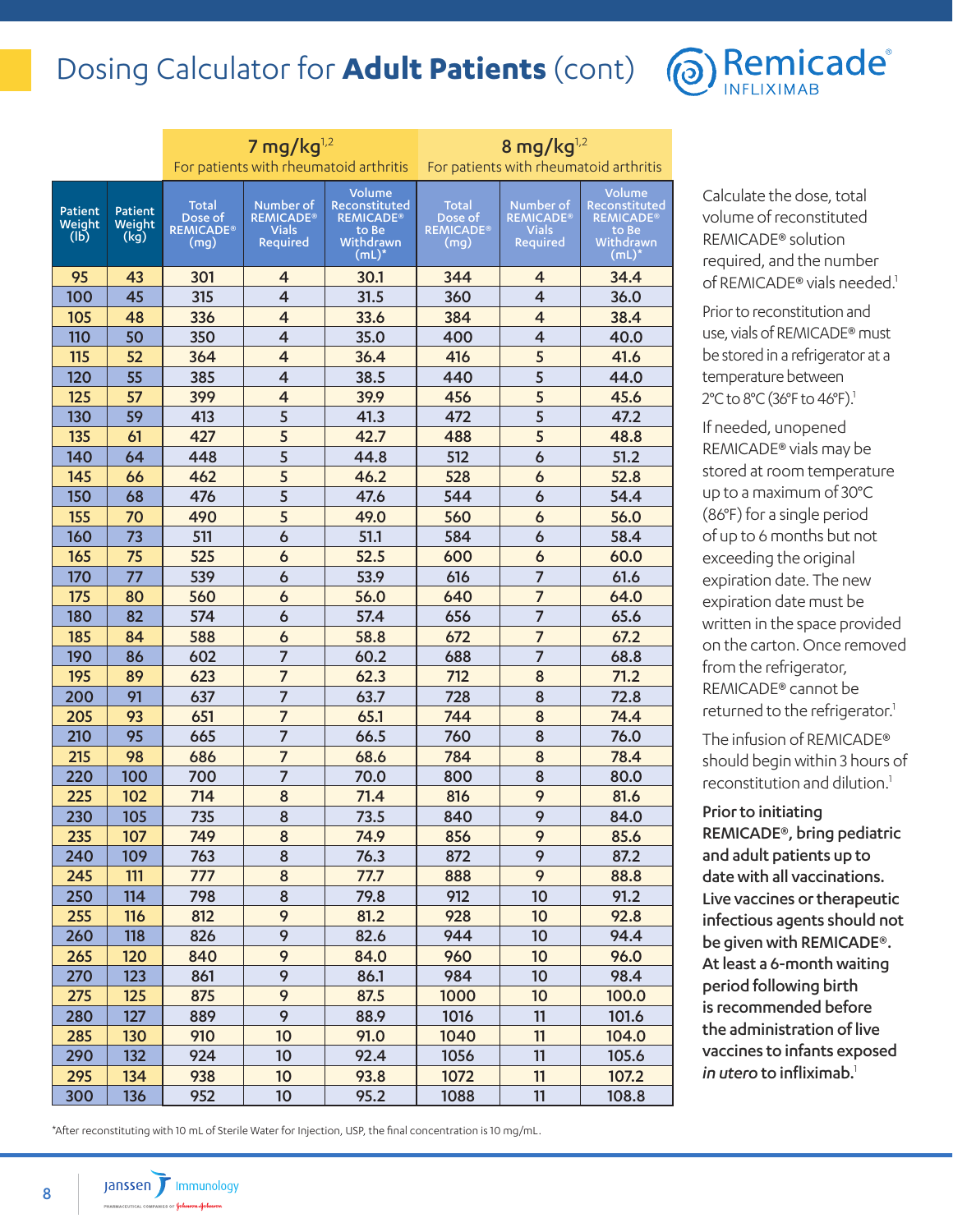### Dosing Calculator for **Adult Patients** (cont)



|                           |                           | 9 mg/ $kg^{1,2}$                                    |                                                    |                                                                                       | 10 mg/ $kg^{1,2}$                            |                                                    |                                                                            |
|---------------------------|---------------------------|-----------------------------------------------------|----------------------------------------------------|---------------------------------------------------------------------------------------|----------------------------------------------|----------------------------------------------------|----------------------------------------------------------------------------|
|                           |                           | For patients with rheumatoid arthritis              |                                                    |                                                                                       | For patients with rheumatoid                 |                                                    |                                                                            |
|                           |                           |                                                     |                                                    |                                                                                       |                                              | arthritis or Crohn's disease                       |                                                                            |
| Patient<br>Weight<br>(Ib) | Patient<br>Weight<br>(kg) | <b>Total</b><br>Dose of<br><b>REMICADE®</b><br>(mq) | Number of<br><b>REMICADE®</b><br>Vials<br>Required | Volume<br>Reconstituted<br><b>REMICADE<sup>®</sup></b><br>to Be<br>Withdrawn<br>(mL)* | Total<br>Dose of<br><b>REMICADE®</b><br>(mg) | Number of<br><b>REMICADE®</b><br>Vials<br>Required | Volume<br>Reconstituted<br><b>REMICADE®</b><br>to Be<br>Withdrawn<br>(mL)' |
| 95                        | 43                        | 387                                                 | 4                                                  | 38.7                                                                                  | 430                                          | 5                                                  | 43.0                                                                       |
| 100                       | 45                        | 405                                                 | 5                                                  | 40.5                                                                                  | 450                                          | 5                                                  | 45.0                                                                       |
| 105                       | 48                        | 432                                                 | 5                                                  | 43.2                                                                                  | 480                                          | 5                                                  | 48.0                                                                       |
| 110                       | 50                        | 450                                                 | 5                                                  | 45.0                                                                                  | 500                                          | 5                                                  | 50.0                                                                       |
| 115                       | 52                        | 468                                                 | 5                                                  | 46.8                                                                                  | 520                                          | 6                                                  | 52.0                                                                       |
| 120                       | 55                        | 495                                                 | 5                                                  | 49.5                                                                                  | 550                                          | 6                                                  | 55.0                                                                       |
| 125                       | 57                        | 513                                                 | 6                                                  | 51.3                                                                                  | 570                                          | 6                                                  | 57.0                                                                       |
| 130                       | 59                        | 531                                                 | 6                                                  | 53.1                                                                                  | 590                                          | 6                                                  | 59.0                                                                       |
| 135                       | 61                        | 549                                                 | 6                                                  | 54.9                                                                                  | 610                                          | $\overline{7}$                                     | 61.0                                                                       |
| 140                       | 64                        | 576                                                 | 6                                                  | 57.6                                                                                  | 640                                          | $\overline{7}$                                     | 64.0                                                                       |
| 145                       | 66                        | 594                                                 | 6                                                  | 59.4                                                                                  | 660                                          | $\overline{7}$                                     | 66.0                                                                       |
| 150                       | 68                        | 612                                                 | $\overline{7}$                                     | 61.2                                                                                  | 680                                          | $\overline{7}$                                     | 68.0                                                                       |
| 155                       | 70                        | 630                                                 | $\overline{7}$                                     | 63.0                                                                                  | 700                                          | $\overline{7}$                                     | 70.0                                                                       |
| 160                       | 73                        | 657                                                 | $\overline{7}$                                     | 65.7                                                                                  | 730                                          | 8                                                  | 73.0                                                                       |
| 165                       | 75                        | 675                                                 | $\overline{7}$                                     | 67.5                                                                                  | 750                                          | 8                                                  | 75.0                                                                       |
| 170                       | 77                        | 693                                                 | $\overline{7}$                                     | 69.3                                                                                  | 770                                          | 8                                                  | 77.0                                                                       |
| 175                       | 80                        | 720                                                 | 8                                                  | 72.0                                                                                  | 800                                          | 8                                                  | 80.0                                                                       |
| 180                       | 82                        | 738                                                 | 8                                                  | 73.8                                                                                  | 820                                          | 9                                                  | 82.0                                                                       |
| 185                       | 84                        | 756                                                 | 8                                                  | 75.6                                                                                  | 840                                          | 9                                                  | 84.0                                                                       |
| 190                       | 86                        | 774                                                 | 8                                                  | 77.4                                                                                  | 860                                          | 9                                                  | 86.0                                                                       |
| 195                       | 89                        | 801                                                 | 9                                                  | 80.1                                                                                  | 890                                          | 9                                                  | 89.0                                                                       |
| 200                       | 91                        | 819                                                 | 9                                                  | 81.9                                                                                  | 910                                          | 10                                                 | 91.0                                                                       |
| 205                       | 93                        | 837                                                 | 9                                                  | 83.7                                                                                  | 930                                          | 10                                                 | 93.0                                                                       |
| 210                       | 95                        | 855                                                 | 9                                                  | 85.5                                                                                  | 950                                          | 10                                                 | 95.0                                                                       |
| 215                       | 98                        | 882                                                 | 9                                                  | 88.2                                                                                  | 980                                          | 10                                                 | 98.0                                                                       |
| 220                       | 100                       | 900                                                 | 9                                                  | 90.0                                                                                  | 1000                                         | 10                                                 | 100.0                                                                      |
| 225                       | 102                       | 918                                                 | 10                                                 | 91.8                                                                                  | 1020                                         | 11                                                 | 102.0                                                                      |
| 230                       | 105                       | 945                                                 | 10                                                 | 94.5                                                                                  | 1050                                         | 11                                                 | 105.0                                                                      |
| 235                       | 107                       | 963                                                 | 10                                                 | 96.3                                                                                  | 1070                                         | 11                                                 | 107.0                                                                      |
| 240                       | 109                       | 981                                                 | 10                                                 | 98.1                                                                                  | 1090                                         | 11                                                 | 109.0                                                                      |
| 245                       | 111                       | 999                                                 | 10                                                 | 99.9                                                                                  | 1110                                         | 12                                                 | <b>111.0</b>                                                               |
| 250                       | 114                       | 1026                                                | 11                                                 | 102.6                                                                                 | 1140                                         | 12                                                 | 114.0                                                                      |
| 255                       | 116                       | 1044                                                | 11                                                 | 104.4                                                                                 | 1160                                         | 12                                                 | 116.0                                                                      |
| 260                       | 118                       | 4062                                                | 11                                                 | 106.2                                                                                 | 1180                                         | 12                                                 | 118.0                                                                      |
| 265                       | 120                       | 1080                                                | 11                                                 | 108.0                                                                                 | 1200                                         | 12                                                 | 120.0                                                                      |
| 270                       | 123                       | 1107                                                | 12                                                 | 110.7                                                                                 | 1230                                         | 13                                                 | 123.0                                                                      |
| 275                       | 125                       | 1125                                                | 12                                                 | 112.5                                                                                 | 1250                                         | 13                                                 | 125.0                                                                      |
| 280                       | 127                       | 1143                                                | 12                                                 | 114.3                                                                                 | 1270                                         | 13                                                 | 127.0                                                                      |
| 285                       | 130                       | 1170                                                | 12                                                 | 117.0                                                                                 | 1300                                         | 13                                                 | 130.0                                                                      |
| 290<br>295                | 132                       | 1188                                                | 12                                                 | 118.8                                                                                 | 1320                                         | 14                                                 | 132.0                                                                      |
|                           | 134                       | 1206                                                | 13                                                 | 120.6                                                                                 | 1340                                         | 14                                                 | 134.0                                                                      |
| 300                       | 136                       | 1224                                                | 13                                                 | 122.4                                                                                 | 1360                                         | 14                                                 | 136.0                                                                      |

Calculate the dose, total volume of reconstituted REMICADE® solution required, and the number of REMICADE® vials needed.<sup>1</sup>

Prior to reconstitution and use, vials of REMICADE® must be stored in a refrigerator at a temperature between 2°C to 8°C (36°F to 46°F).<sup>1</sup>

If needed, unopened REMICADE® vials may be stored at room temperature up to a maximum of 30°C (86°F) for a single period of up to 6 months but not exceeding the original expiration date. The new expiration date must be written in the space provided on the carton. Once removed from the refrigerator, REMICADE® cannot be returned to the refrigerator.<sup>1</sup>

The infusion of REMICADE® should begin within 3 hours of reconstitution and dilution.<sup>1</sup>

Prior to initiating REMICADE®, bring pediatric and adult patients up to date with all vaccinations. Live vaccines or therapeutic infectious agents should not be given with REMICADE®. At least a 6-month waiting period following birth is recommended before the administration of live vaccines to infants exposed *in utero* to infliximab.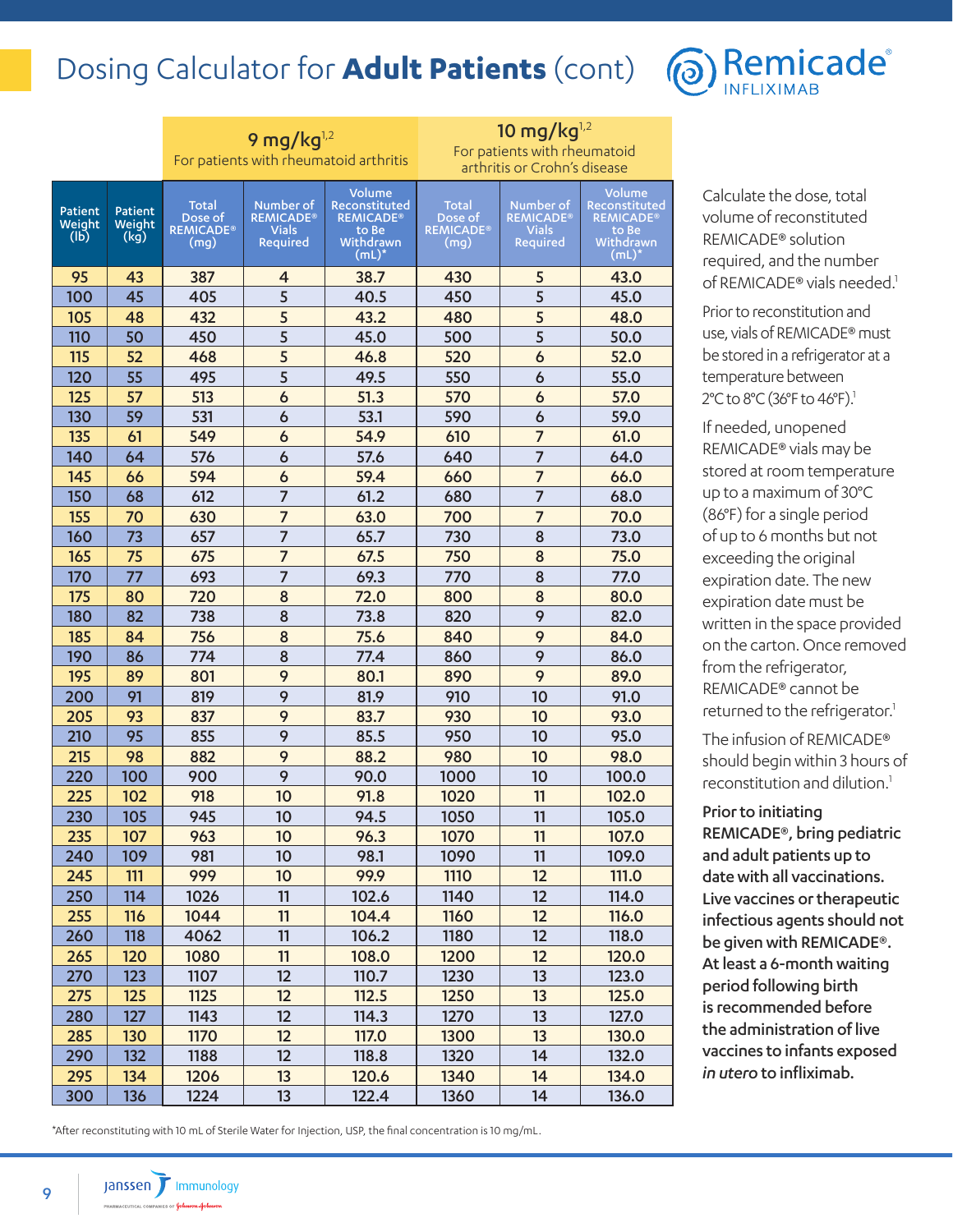### Dosing Calculator for **Pediatric Patients**

|                        |                        | 5 mg/kg $^{1,2}$<br>For pediatric patients with ulcerative colitis or<br>Crohn's disease |                                                        |                                                                                              |  |  |
|------------------------|------------------------|------------------------------------------------------------------------------------------|--------------------------------------------------------|----------------------------------------------------------------------------------------------|--|--|
| Patient<br>Weight (lb) | Patient<br>Weight (kg) | <b>Total Dose of</b><br><b>REMICADE®</b><br>(mg)                                         | Number of<br><b>REMICADE®</b><br><b>Vials Required</b> | Volume<br>Reconstituted<br><b>REMICADE<sup>®</sup> to</b><br><b>Be Withdrawn</b><br>$(mL)^*$ |  |  |
| 45                     | 20                     | 100                                                                                      | 1                                                      | 10.0                                                                                         |  |  |
| 50                     | 23                     | 115                                                                                      | $\overline{2}$                                         | 11.5                                                                                         |  |  |
| 55                     | 25                     | 125                                                                                      | $\overline{2}$                                         | 12.5                                                                                         |  |  |
| 60                     | 27                     | 135                                                                                      | $\overline{2}$                                         | 13.5                                                                                         |  |  |
| 65                     | 30                     | 150                                                                                      | $\overline{2}$                                         | 15.0                                                                                         |  |  |
| 70                     | 32                     | 160                                                                                      | $\overline{2}$                                         | 16.0                                                                                         |  |  |
| 75                     | 34                     | 170                                                                                      | $\overline{2}$                                         | 17.0                                                                                         |  |  |
| 80                     | 36                     | 180                                                                                      | $\overline{2}$                                         | 18.0                                                                                         |  |  |
| 85                     | 39                     | 195                                                                                      | $\overline{2}$                                         | 19.5                                                                                         |  |  |
| 90                     | 41                     | 205                                                                                      | 3                                                      | 20.5                                                                                         |  |  |
| 95                     | 43                     | 215                                                                                      | 3                                                      | 21.5                                                                                         |  |  |
| 100                    | 45                     | 225                                                                                      | 3                                                      | 22.5                                                                                         |  |  |
| 105                    | 48                     | 240                                                                                      | 3                                                      | 24.0                                                                                         |  |  |
| 110                    | 50                     | 250                                                                                      | 3                                                      | 25.0                                                                                         |  |  |
| 115                    | 52                     | 260                                                                                      | 3                                                      | 26.0                                                                                         |  |  |
| 120                    | 55                     | 275                                                                                      | 3                                                      | 27.5                                                                                         |  |  |
| 125                    | 57                     | 285                                                                                      | 3                                                      | 28.5                                                                                         |  |  |
| 130                    | 59                     | 295                                                                                      | 3                                                      | 29.5                                                                                         |  |  |
| 135                    | 61                     | 305                                                                                      | 4                                                      | 30.5                                                                                         |  |  |
| 140                    | 64                     | 320                                                                                      | 4                                                      | 32.0                                                                                         |  |  |
| 145                    | 66                     | 330                                                                                      | 4                                                      | 33.0                                                                                         |  |  |
| 150                    | 68                     | 340                                                                                      | 4                                                      | 34.0                                                                                         |  |  |
| 155                    | 70                     | 350                                                                                      | $\overline{4}$                                         | 35.0                                                                                         |  |  |
| 160                    | 73                     | 365                                                                                      | 4                                                      | 36.5                                                                                         |  |  |
| 165                    | 75                     | 375                                                                                      | $\overline{\mathbf{4}}$                                | 37.5                                                                                         |  |  |
| 170                    | 77                     | 385                                                                                      | $\overline{\mathbf{4}}$                                | 38.5                                                                                         |  |  |
| 175                    | 80                     | 400                                                                                      | $\overline{\mathbf{4}}$                                | 40.0                                                                                         |  |  |
| 180                    | 82                     | 410                                                                                      | 5                                                      | 41.0                                                                                         |  |  |
| 185                    | 84                     | 420                                                                                      | 5                                                      | 42.0                                                                                         |  |  |
| 190                    | 86                     | 430                                                                                      | 5                                                      | 43.0                                                                                         |  |  |
| 195                    | 89                     | 445                                                                                      | 5                                                      | 44.5                                                                                         |  |  |
| 200                    | 91                     | 455                                                                                      | 5                                                      | 45.5                                                                                         |  |  |



Calculate the dose, total volume of reconstituted REMICADE® solution required, and the number of REMICADE® vials needed.<sup>1</sup>

Prior to reconstitution and use, vials of REMICADE® must be stored in a refrigerator at a temperature between 2°C to 8°C (36°F to 46°F).<sup>1</sup>

If needed, unopened REMICADE® vials may be stored at room temperature up to a maximum of 30°C (86°F) for a single period of up to 6 months but not exceeding the original expiration date. The new expiration date must be written in the space provided on the carton. Once removed from the refrigerator, REMICADE® cannot be returned to the refrigerator.<sup>1</sup>

The infusion of REMICADE® should begin within 3 hours of reconstitution and dilution.<sup>1</sup>

Prior to initiating REMICADE®, bring pediatric and adult patients up to date with all vaccinations. Live vaccines or therapeutic infectious agents should not be given with REMICADE®. At least a 6-month waiting period following birth is recommended before the administration of live vaccines to infants exposed *in utero* to infliximab.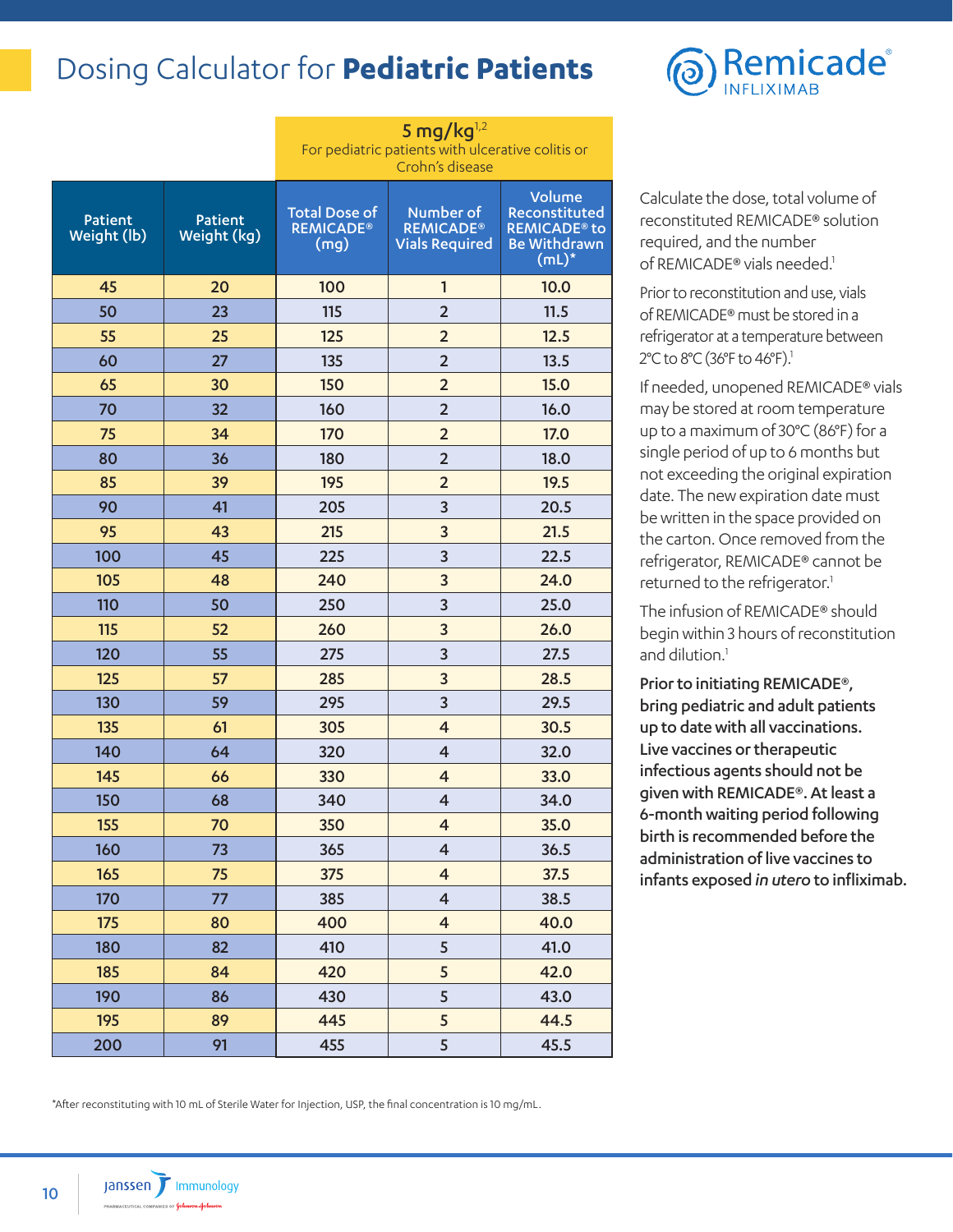### <span id="page-10-0"></span>Reconstitution, Dilution, and Administration Instructions<sup>1</sup>



REMICADE® is intended for use under the guidance and supervision of a healthcare provider. The supplied lyophilized powder must be reconstituted and diluted prior to administration. The infusion solution should be prepared and administered by a trained medical professional using aseptic technique by the following procedure:



Calculate the dose, total volume of reconstituted REMICADE® solution required, and the number of REMICADE® vials needed. More than one vial may be needed for a full dose.



Reconstitute each 100-mg REMICADE® vial with 10 mL of Sterile Water for Injection, USP, to obtain a concentration of 10 mg/mL, using a syringe equipped with a 21-gauge or smaller needle as follows:

- Remove the flip-top from the vial and wipe the top with an alcohol swab
- Insert the syringe needle into the vial through the center of the rubber stopper and direct the stream of Sterile Water for Injection, USP, to the glass wall of the vial. Gently swirl the solution by rotating the vial to dissolve the lyophilized powder, which has a cake-like appearance. Avoid prolonged or vigorous agitation. DO NOT SHAKE. Foaming of the solution on reconstitution is not unusual
- Allow the reconstituted solution to stand for 5 minutes. Visually inspect the reconstituted solution for particulate matter and discoloration. The reconstituted solution should be colorless to light yellow and opalescent, and the solution may develop a few translucent particles as infliximab is a protein. Do not use if the lyophilized powder has not fully dissolved or if opaque particles, discoloration, or other foreign particles are present. Do not store unused reconstituted REMICADE® solution

### **SELECTED IMPORTANT SAFETY INFORMATION**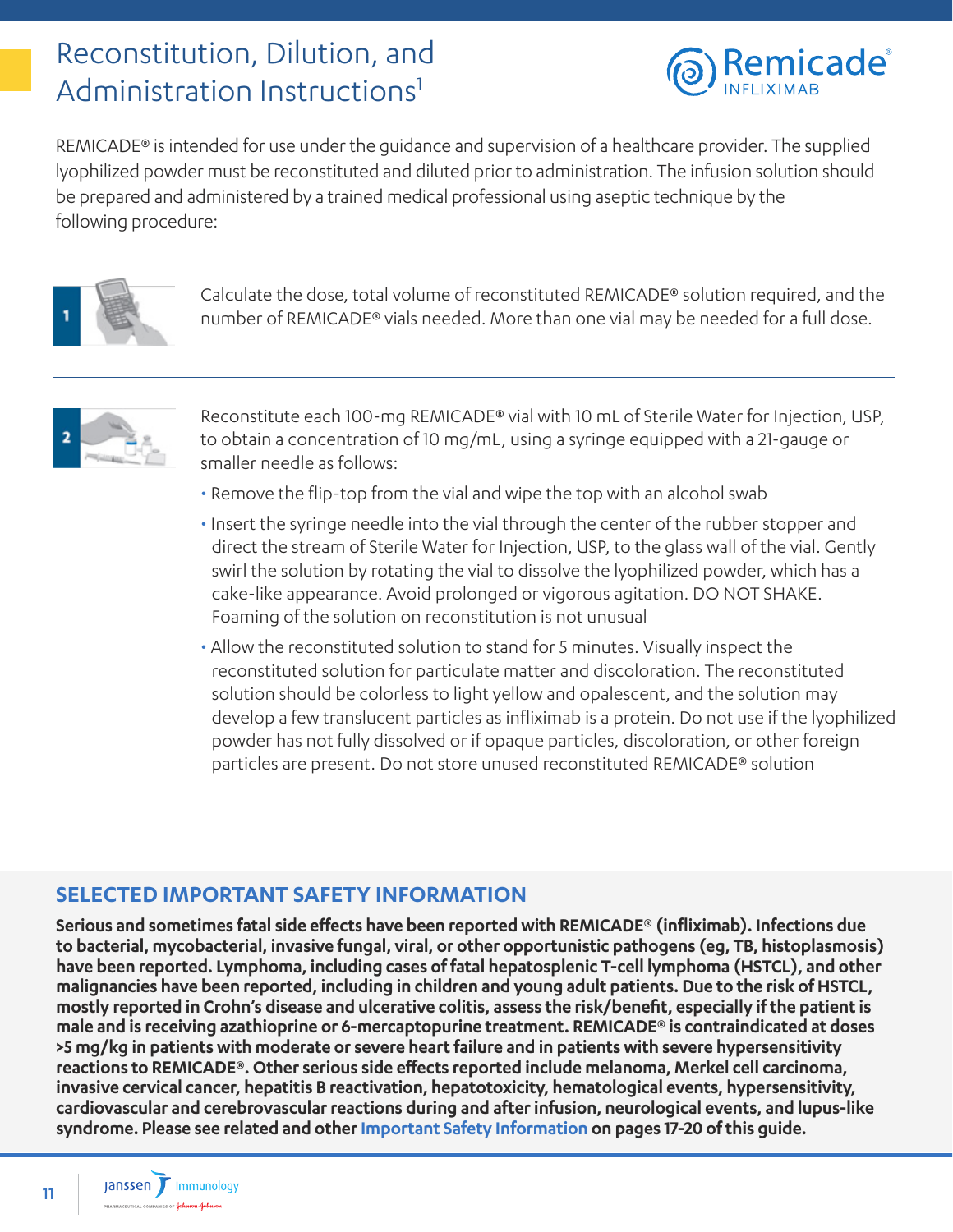### Reconstitution, Dilution, and Administration Instructions<sup>1</sup> (cont)





Dilute the total volume of the reconstituted REMICADE® solution to 250 mL\* with sterile 0.9% Sodium Chloride Injection, USP (do not dilute with any other diluent) as follows:

- Withdraw a volume from the 0.9% Sodium Chloride Injection, USP, 250-mL bottle or bag equal to the total volume of reconstituted REMICADE® required for a dose. Slowly add the total volume of reconstituted REMICADE® solution from the vial(s) to the 250-mL infusion bottle or bag
- Discard any unused portion of the reconstituted REMICADE® solution remaining in the vial(s)
- Gently invert the bag to mix the solution. The resulting infusion concentration should range between 0.4 mg/mL (minimum recommended concentration) and 4 mg/mL (maximum recommended concentration) of infliximab

\*For volumes greater than 250 mL, either use a larger infusion bag (eg, 500 mL) or multiple 250-mL infusion bags to ensure that the concentration of the infusion solution does not exceed 4 mg/mL.



The REMICADE® infusion should begin within 3 hours of reconstitution and dilution. The infusion must be administered intravenously for at least 2 hours with an infusion set with an in-line, sterile, nonpyrogenic, low-protein–binding filter (pore size ≤1.2 µm or less).



Given that the vials do not contain antibacterial preservatives, discard any unused portion of the infusion solution (do not store for reuse).

No physical biochemical compatibility studies have been conducted to evaluate the coadministration of REMICADE® with other agents. REMICADE® should not be infused concomitantly in the same IV line with other agents.

### **SELECTED IMPORTANT SAFETY INFORMATION**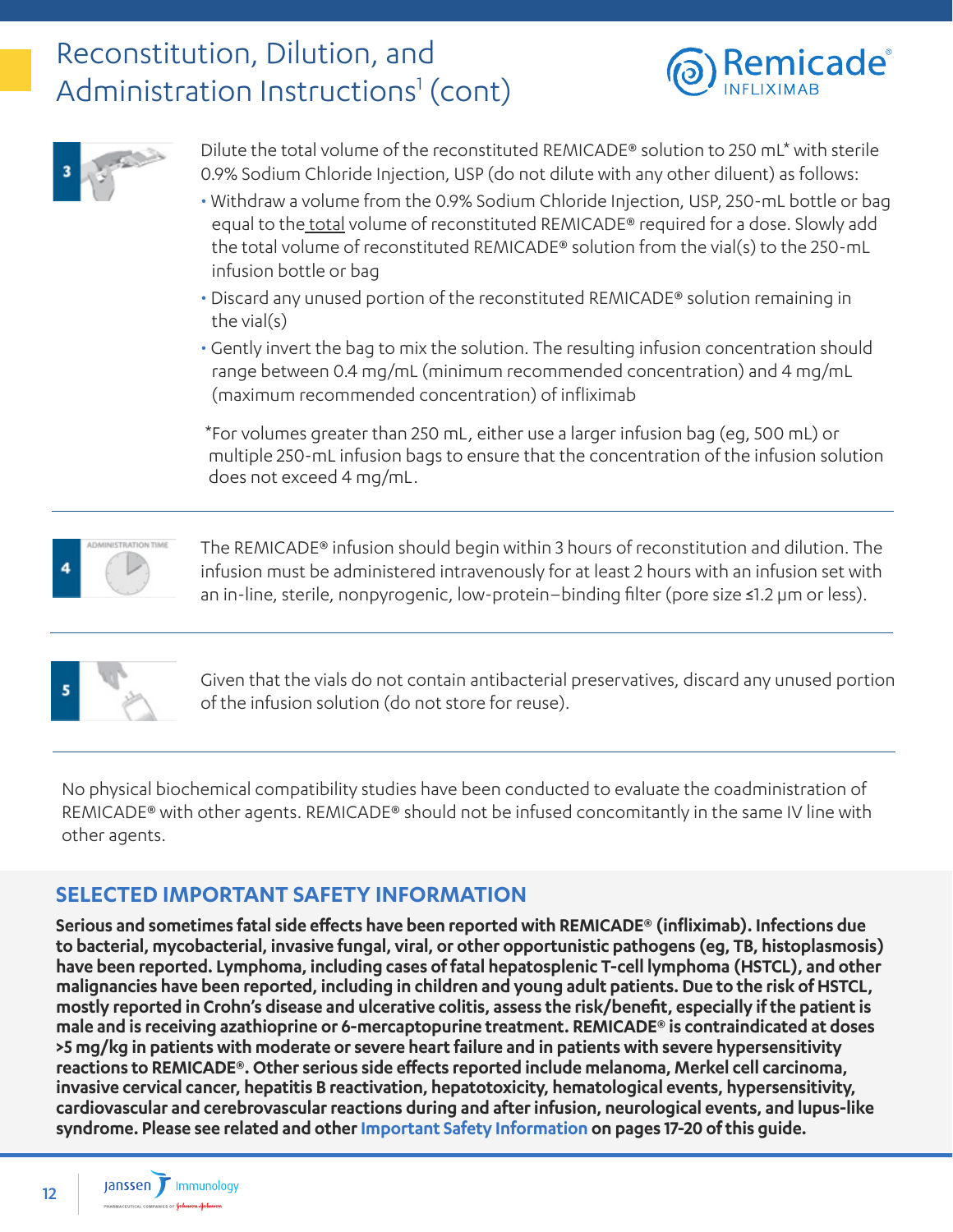

### **INFUSION-RELATED REACTIONS**

#### **Adverse Reactions During or Shortly After Infusion**

An infusion reaction was defined in clinical trials as any adverse event occurring during an infusion or within 1 hour after an infusion. In all the clinical studies, approximately 20% of REMICADE®-treated patients experienced an infusion reaction compared with 10% of placebo-treated patients. Of REMICADE®-treated patients who had an infusion reaction during the induction period, 27% experienced an infusion reaction during the maintenance period. Of patients who did not have an infusion reaction during the induction period, 9% experienced an infusion reaction during the maintenance period.

Among all REMICADE® infusions, 3% were accompanied by nonspecific symptoms such as fever or chills, 1% were accompanied by cardiopulmonary reactions (primarily chest pain, hypotension, hypertension or dyspnea), and <1% were accompanied by pruritus, urticaria, or the combined symptoms of pruritus/ urticaria and cardiopulmonary reactions. Serious infusion reactions occurred in <1% of patients and included anaphylaxis, convulsions, erythematous rash and hypotension. Approximately 3% of patients discontinued REMICADE® because of infusion reactions, and all patients recovered with treatment and/or discontinuation of the infusion. REMICADE® infusions beyond the initial infusion were not associated with a higher incidence of reactions. The infusion reaction rates remained stable in Ps through 1 year in Ps Study I. In psoriasis Study II, the rates were variable over time and somewhat higher following the final infusion than after the initial infusion. Across the 3 Ps studies, the percent of total infusions resulting in infusion reactions (i.e., an adverse event occurring within 1 hour) was 7% in the 3 mg/kg group, 4% in the 5 mg/kg group, and 1% in the placebo group.

Patients who became positive for antibodies to infliximab were more likely (approximately two to three-fold) to have an infusion reaction than were those who were negative. Use of concomitant immunosuppressant agents appeared to reduce the frequency of both antibodies to infliximab and infusion reactions.

### **SELECTED IMPORTANT SAFETY INFORMATION**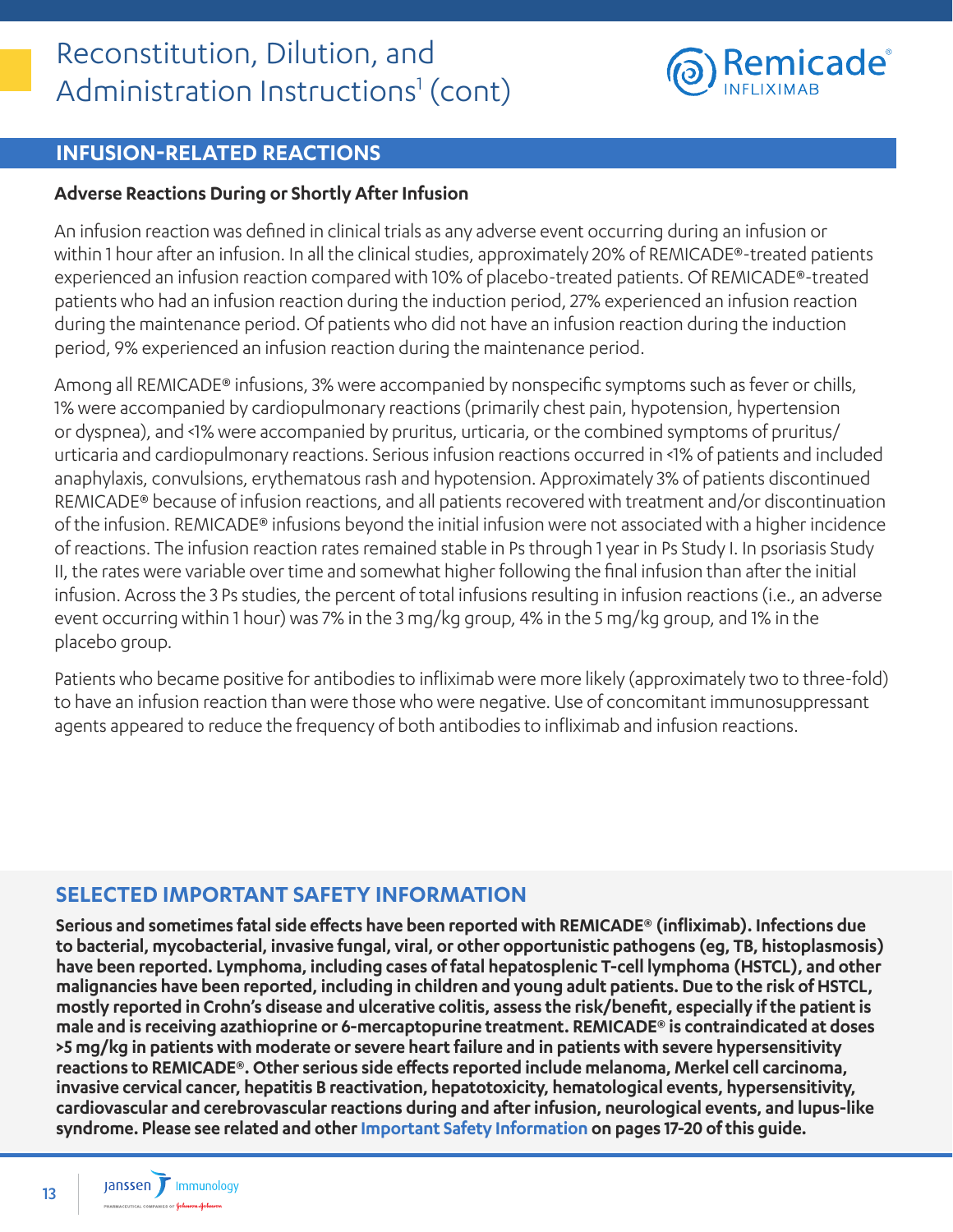

### **INFUSION-RELATED REACTIONS**

#### **Infusion Reactions Following Re-administration**

In a clinical trial of patients with moderate to severe Ps designed to assess the efficacy of long-term maintenance therapy versus re-treatment with an induction regimen of REMICADE® following disease flare, 4% (8/219) of patients in the re-treatment induction therapy arm experienced serious infusion reactions versus <1% (1/222) in the maintenance therapy arm. Patients enrolled in this trial did not receive any concomitant immunosuppressant therapy. In this study, the majority of serious infusion reactions occurred during the second infusion at Week 2. Symptoms included, but were not limited to, dyspnea, urticaria, facial edema, and hypotension. In all cases, REMICADE® treatment was discontinued and/or other treatment instituted with complete resolution of signs and symptoms.

#### **Delayed Reactions/Reactions Following Re-administration**

In Ps studies, approximately 1% of REMICADE®-treated patients experienced a possible delayed hypersensitivity reaction, generally reported as serum sickness or a combination of arthralgia and/or myalgia with fever and/or rash. These reactions generally occurred within 2 weeks after repeat infusion.

#### **Cardiovascular and Cerebrovascular Reactions During and After Infusion**

Serious cerebrovascular accidents, myocardial ischemia/infarction (some fatal), hypotension, hypertension, and arrhythmias have been reported during and within 24 hours of initiation of REMICADE® infusion. Cases of transient visual loss have been reported during or within 2 hours of infusion of REMICADE®. Monitor patients during infusion and if serious reaction occurs, discontinue infusion. Further management of reactions should be dictated by signs and symptoms.

### **SELECTED IMPORTANT SAFETY INFORMATION**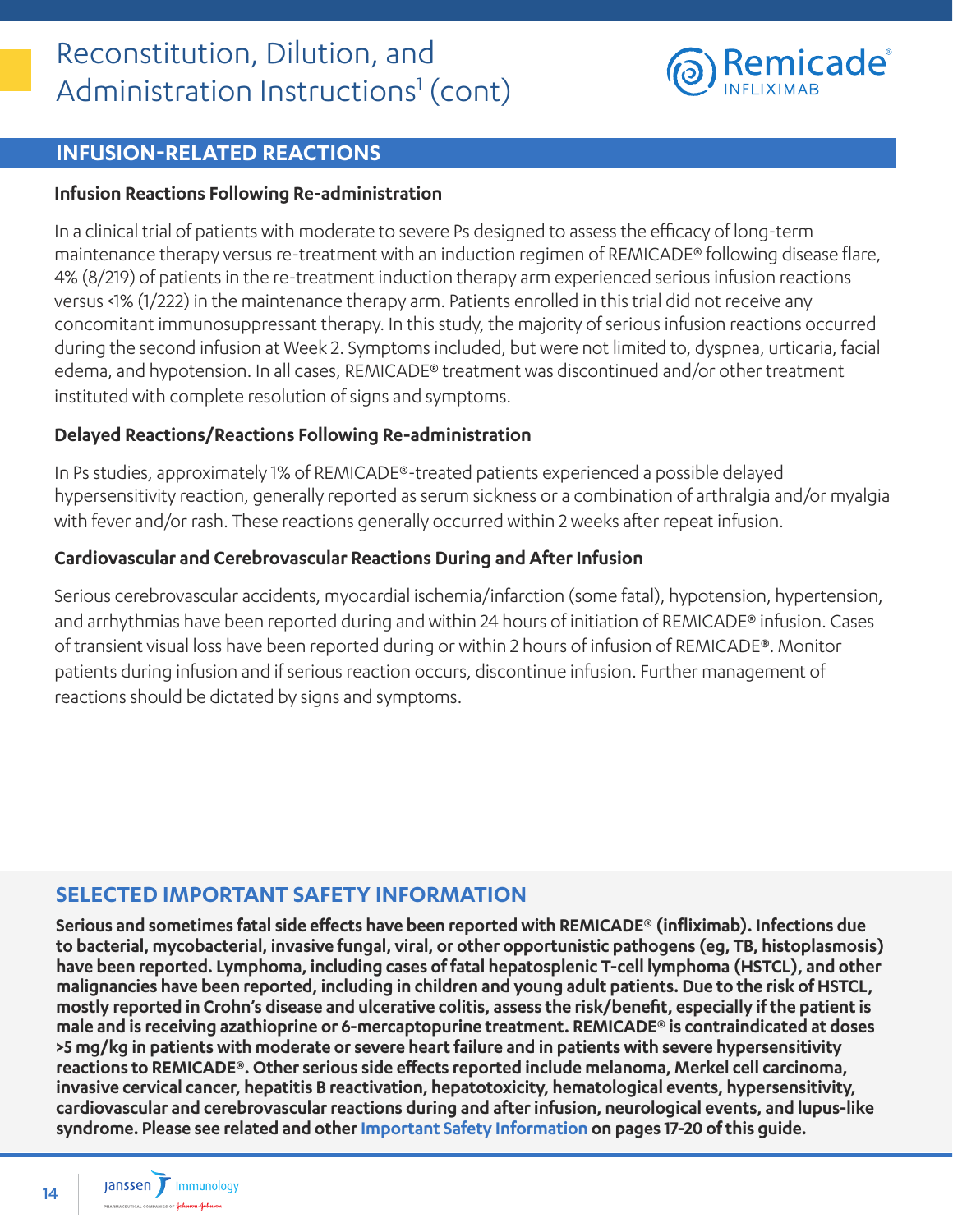### <span id="page-14-0"></span>Administration Instructions Regarding Infusion Reactions



Prior to treatment, ensure appropriate personnel and medication are available to treat reactions (eg, hypersensitivity, other reactions) that occur during infusion and shortly after infusion. Prior to infusion with REMICADE®, patients may be premedicated with histamine-1 receptor antagonists, histamine-2 receptor antagonists, acetaminophen, and/or corticosteroids.





**Discontinue the infusion if severe hypersensitivity reactions occur during the infusion. Discontinue the infusion if mild to moderate reactions reoccur.**

### **SELECTED IMPORTANT SAFETY INFORMATION**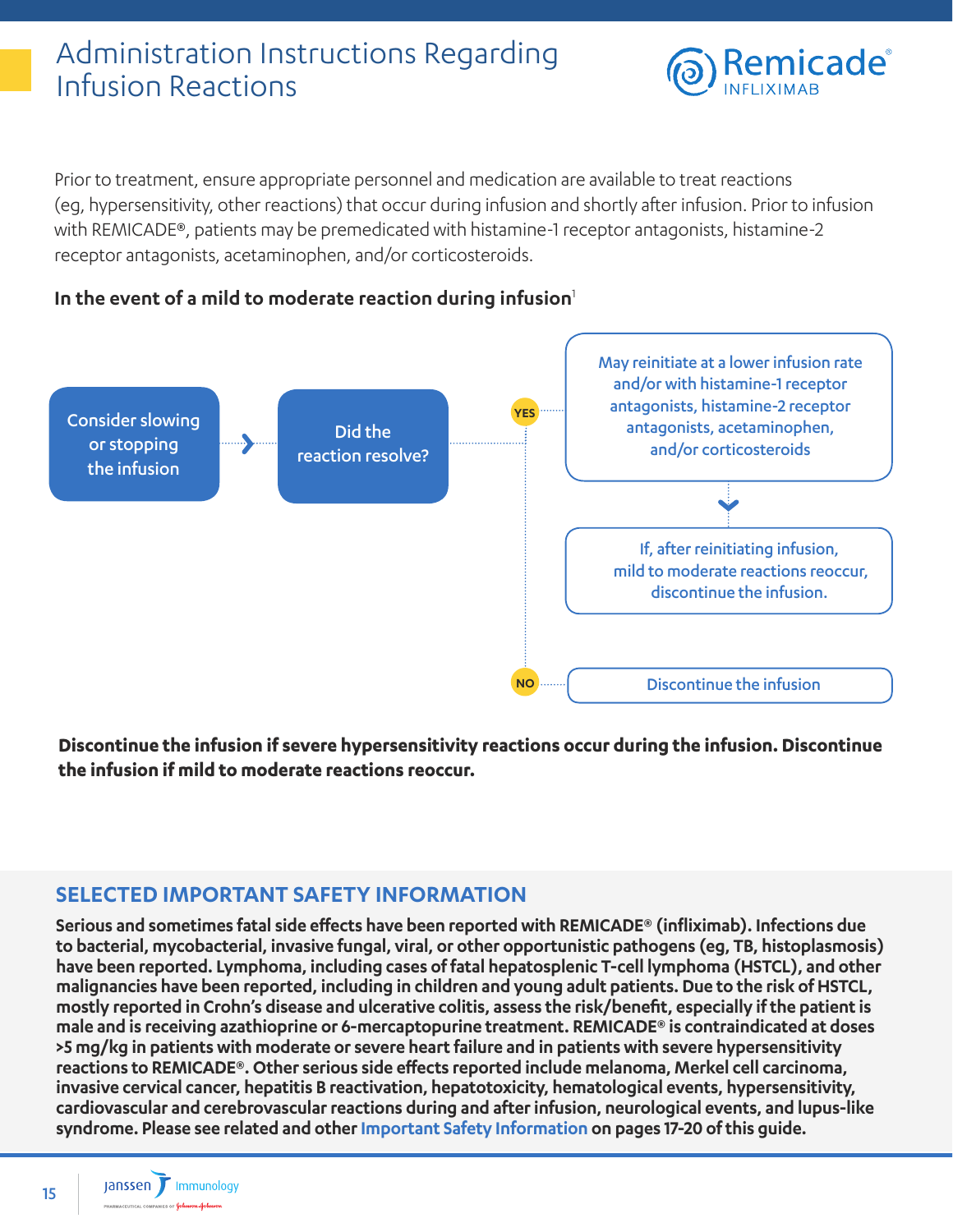### <span id="page-15-0"></span>Preinfusion Patient Assessment and Counseling



Patients should be given the Medication Guide for REMICADE® and provided the opportunity to read it and discuss their questions with you prior to each treatment session. The Medication Guide for REMICADE® may be viewed online at www.remicade.com, at the end of this document, or you may call **1-800-JANSSEN** for additional copies.

### Things to consider before infusion

- Serious infections
- Malignancies
- Hepatitis B reactivation
- Hepatotoxicity
- Heart failure
- Hematologic events
- Hypersensitivity
- Cardiovascular and cerebrovascular reactions during and after infusion
- Neurologic events
- Concurrent administration with other biologics
- Autoimmunity
- Vaccinations and use of live vaccines/therapeutic infectious agents
- Adverse reactions

### **Switching between biological DMARDs**

Care should be taken when switching from one biologic to another, since overlapping biological activity may further increase the risk of infection.

DMARDs = disease-modifying anti-rheumatic drugs

**References: 1.** REMICADE® Prescribing Information. Horsham, PA: Janssen Biotech, Inc. **2.** Data on file. Janssen Biotech, Inc.

### **SELECTED IMPORTANT SAFETY INFORMATION**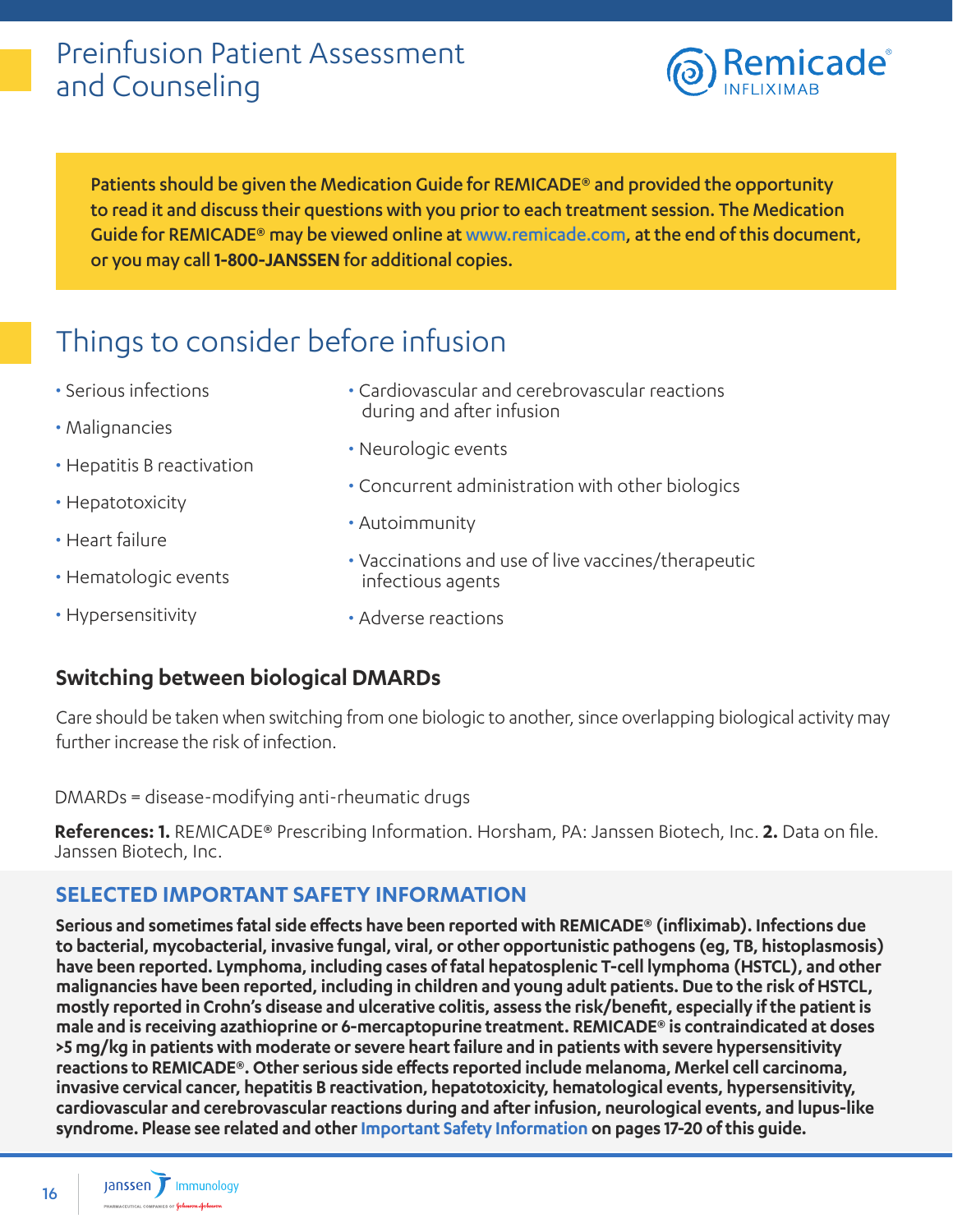### <span id="page-16-0"></span>**Important Safety Information for REMICADE®** (infliximab)



#### **SERIOUS INFECTIONS**

Patients treated with REMICADE® (infliximab) are at increased risk for developing serious infections that may lead to hospitalization or death. Most patients who developed these infections were taking concomitant immunosuppressants such as methotrexate or corticosteroids. Discontinue REMICADE® if a patient develops a serious infection or sepsis.

Reported infections include:

- Active tuberculosis (TB), including reactivation of latent TB. Patients frequently presented with disseminated or extrapulmonary disease. Patients should be tested for latent TB before and during treatment with REMICADE®.<sup>1,2</sup> Treatment for latent infection should be initiated prior to treatment with REMICADE®.
- Invasive fungal infections, including histoplasmosis, coccidioidomycosis, candidiasis, aspergillosis, blastomycosis, pneumocystosis, and cryptococcosis. Patients may present with disseminated, rather than localized, disease. Empiric anti-fungal therapy should be considered in patients at risk for invasive fungal infections who develop severe systemic illness.
- Bacterial, viral, and other infections due to opportunistic pathogens, including Legionella, Listeria, and Salmonella.

The risks and benefits of treatment with REMICADE® should be carefully considered prior to initiating therapy in patients with chronic or recurrent infection. Closely monitor patients for the development of signs and symptoms of infection during and after treatment with REMICADE®, including the possible development of TB in patients who tested negative for latent TB infection prior to initiating therapy, who are on treatment for latent TB, or who were previously treated for TB infection.

Risk of infection may be higher in patients greater than 65 years of age, pediatric patients, patients with co-morbid conditions and/or patients taking concomitant immunosuppressant therapy. In clinical trials, other serious infections observed in patients treated with REMICADE® included pneumonia, cellulitis, abscess, and skin ulceration.

### **MALIGNANCIES**

Lymphoma and other malignancies, some fatal, have been reported in children and adolescent patients treated with TNF blockers, including REMICADE®. Approximately half of these cases were lymphomas, including Hodgkin's and non-Hodgkin's lymphoma. The other cases represented a variety of malignancies, including rare malignancies that are usually associated with immunosuppression and malignancies that are not usually observed in children and adolescents. The malignancies occurred after a median of 30 months after the first dose of therapy. Most of the patients were receiving concomitant immunosuppressants.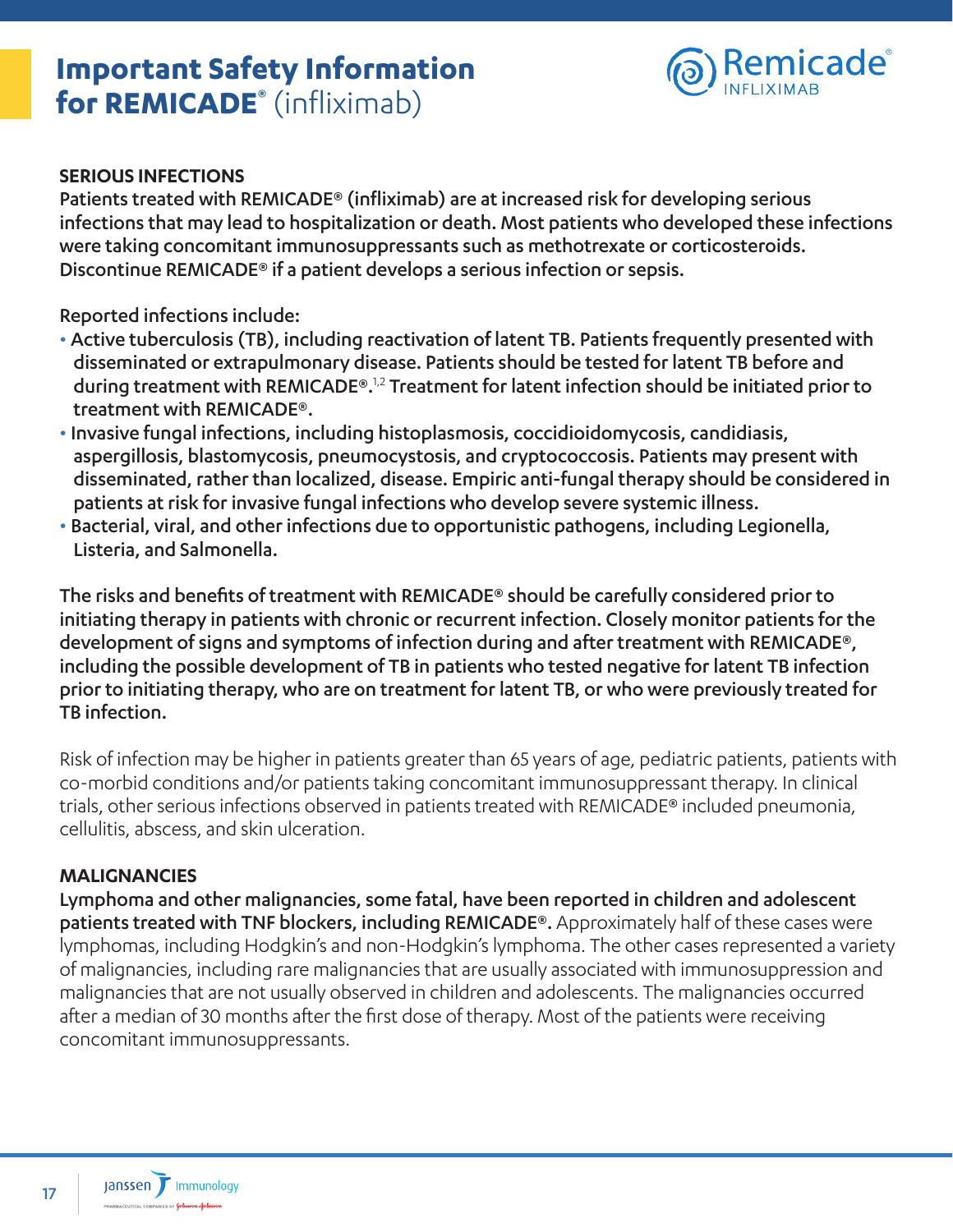### **Important Safety Information for REMICADE®** (infliximab) (cont)



### **MALIGNANCIES (cont)**

Postmarketing cases of hepatosplenic T-cell lymphoma, a rare type of T-cell lymphoma, have been reported in patients treated with TNF blockers, including REMICADE®. These cases have had a very aggressive disease course and have been fatal. The majority of reported REMICADE® cases have occurred in patients with Crohn's disease or ulcerative colitis and most were in adolescent and young adult males. Almost all of these patients had received treatment with azathioprine or 6-mercaptopurine concomitantly with REMICADE® at or prior to diagnosis. Carefully assess the risks and benefits of treatment with REMICADE®, especially in these patient types.

In clinical trials of all TNF blockers, more cases of lymphoma were observed compared with controls and the expected rate in the general population. However, patients with Crohn's disease, rheumatoid arthritis, or plaque psoriasis may be at higher risk for developing lymphoma. In clinical trials of some TNF blockers, including REMICADE®, more cases of other malignancies were observed compared with controls. The rate of these malignancies among patients treated with REMICADE® was similar to that expected in the general population whereas the rate in control patients was lower than expected. Cases of acute and chronic leukemia have been reported with postmarketing TNF-blocker use. As the potential role of TNF blockers in the development of malignancies is not known, caution should be exercised when considering treatment of patients with a current or a past history of malignancy or other risk factors such as chronic obstructive pulmonary disease (COPD).

Melanoma and Merkel cell carcinoma have been reported in patients treated with TNF-blocker therapy, including REMICADE®. Periodic skin examination is recommended for all patients, particularly those with risk factors for skin cancer.

A population-based retrospective cohort study found a 2- to 3-fold increase in the incidence of invasive cervical cancer in women with rheumatoid arthritis treated with REMICADE® compared to biologics-naïve patients or the general population, particularly those over 60 years of age. A causal relationship between REMICADE® and cervical cancer cannot be excluded. Periodic screening should continue in women treated with REMICADE®.

### **CONTRAINDICATIONS**

The use of REMICADE® at doses >5 mg/kg is contraindicated in patients with moderate or severe heart failure. REMICADE® is contraindicated in patients with a previous severe hypersensitivity reaction to infliximab or any of the inactive ingredients of REMICADE® or any murine proteins (severe hypersensitivity reactions have included anaphylaxis, hypotension, and serum sickness).

### **HEPATITIS B REACTIVATION**

TNF blockers, including REMICADE®, have been associated with reactivation of hepatitis B virus (HBV) in patients who are chronic carriers. Some cases were fatal. Patients should be tested for HBV infection before initiating REMICADE®. For patients who test positive, consult a physician with expertise in the treatment of hepatitis B. Exercise caution when prescribing REMICADE® for patients identified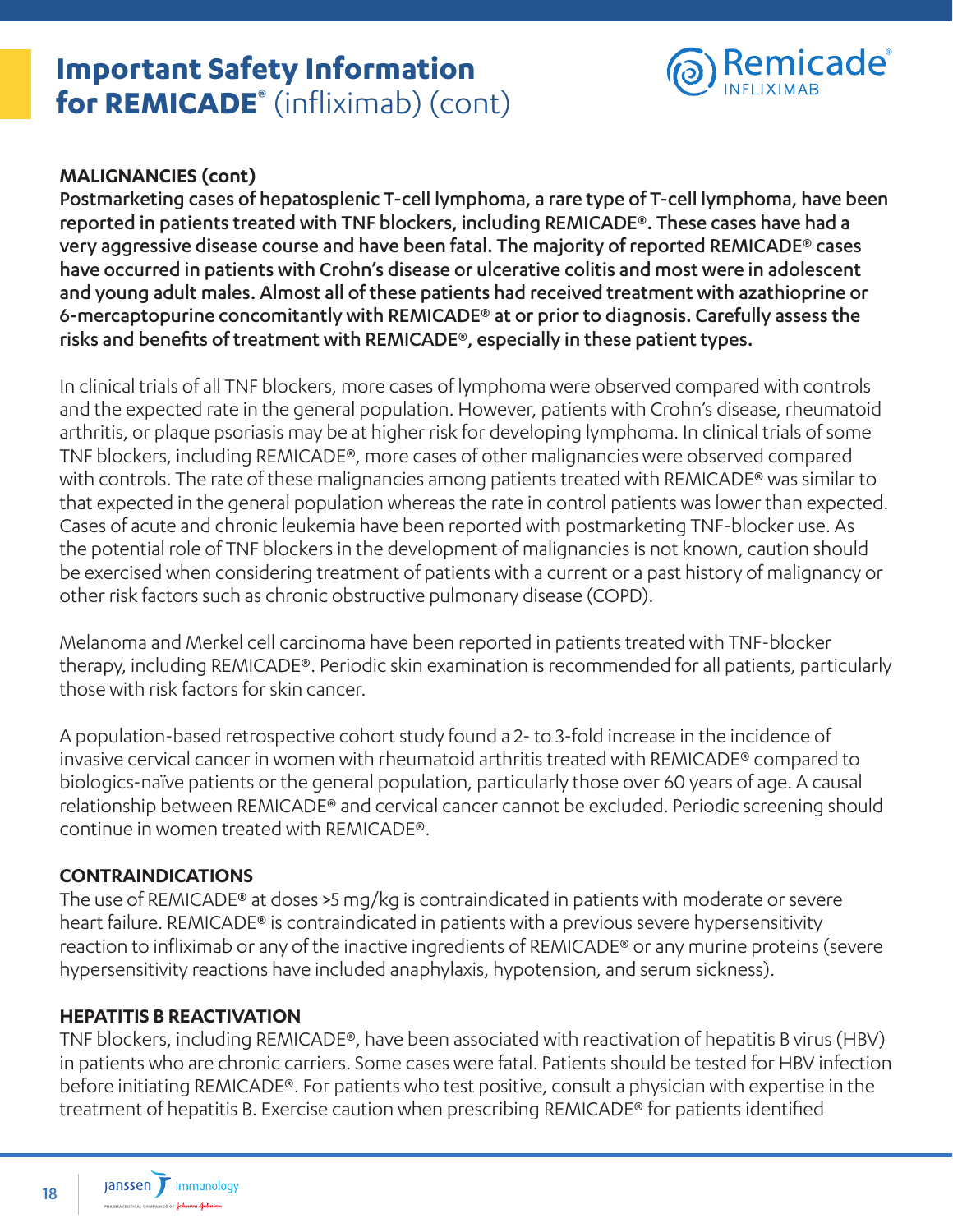### **Important Safety Information for REMICADE®** (infliximab) (cont)



### **HEPATITIS B REACTIVATION (cont)**

as carriers of HBV and monitor closely for active HBV infection during and following termination of therapy with REMICADE®. Discontinue REMICADE® in patients who develop HBV reactivation and initiate antiviral therapy with appropriate supportive treatment. Exercise caution when considering resumption of REMICADE® and monitor patients closely.

### **HEPATOTOXICITY**

Severe hepatic reactions, including acute liver failure, jaundice, hepatitis, and cholestasis have been reported in patients receiving REMICADE® postmarketing. Some cases were fatal or required liver transplant. Aminotransferase elevations were not noted prior to discovery of liver injury in many cases. Patients with symptoms or signs of liver dysfunction should be evaluated for evidence of liver injury. If jaundice and/or marked liver enzyme elevations (eg, ≥5 times the upper limit of normal) develop, REMICADE® should be discontinued, and a thorough investigation of the abnormality should be undertaken.

#### **HEART FAILURE**

In a randomized, placebo-controlled study in patients with moderate or severe heart failure (NYHA Functional Class III/IV), higher mortality rates and a higher risk of hospitalization were observed at Week 28 at a dose of 10 mg/kg and higher rates of cardiovascular events were observed at both 5 mg/kg and 10 mg/kg. There have been postmarketing reports of new onset and worsening heart failure, with and without identifiable precipitating factors. Patients with moderate or severe heart failure taking REMICADE® (≤5 mg/kg) or patients with mild heart failure should be closely monitored and treatment should be discontinued if new or worsening symptoms appear.

### **HEMATOLOGIC EVENTS**

Cases of leukopenia, neutropenia, thrombocytopenia, and pancytopenia (some fatal) have been reported. The causal relationship to REMICADE® therapy remains unclear. Exercise caution in patients who have ongoing or a history of significant hematologic abnormalities. Advise patients to seek immediate medical attention if they develop signs and symptoms of blood dyscrasias or infection. Consider discontinuation of REMICADE® in patients who develop significant hematologic abnormalities.

#### **HYPERSENSITIVITY**

REMICADE® has been associated with hypersensitivity reactions that differ in their time of onset. Anaphylaxis, acute urticaria, dyspnea, and hypotension have occurred in association with infusions of REMICADE®. Medications for the treatment of hypersensitivity reactions should be available.

### **CARDIOVASCULAR AND CEREBROVASCULAR REACTIONS DURING AND AFTER INFUSION**

Serious cerebrovascular accidents, myocardial ischemia/infarction (some fatal), hypotension, hypertension, and arrhythmias have been reported during and within 24 hours of initiation of REMICADE® infusion. Cases of transient visual loss have been reported during or within 2 hours of